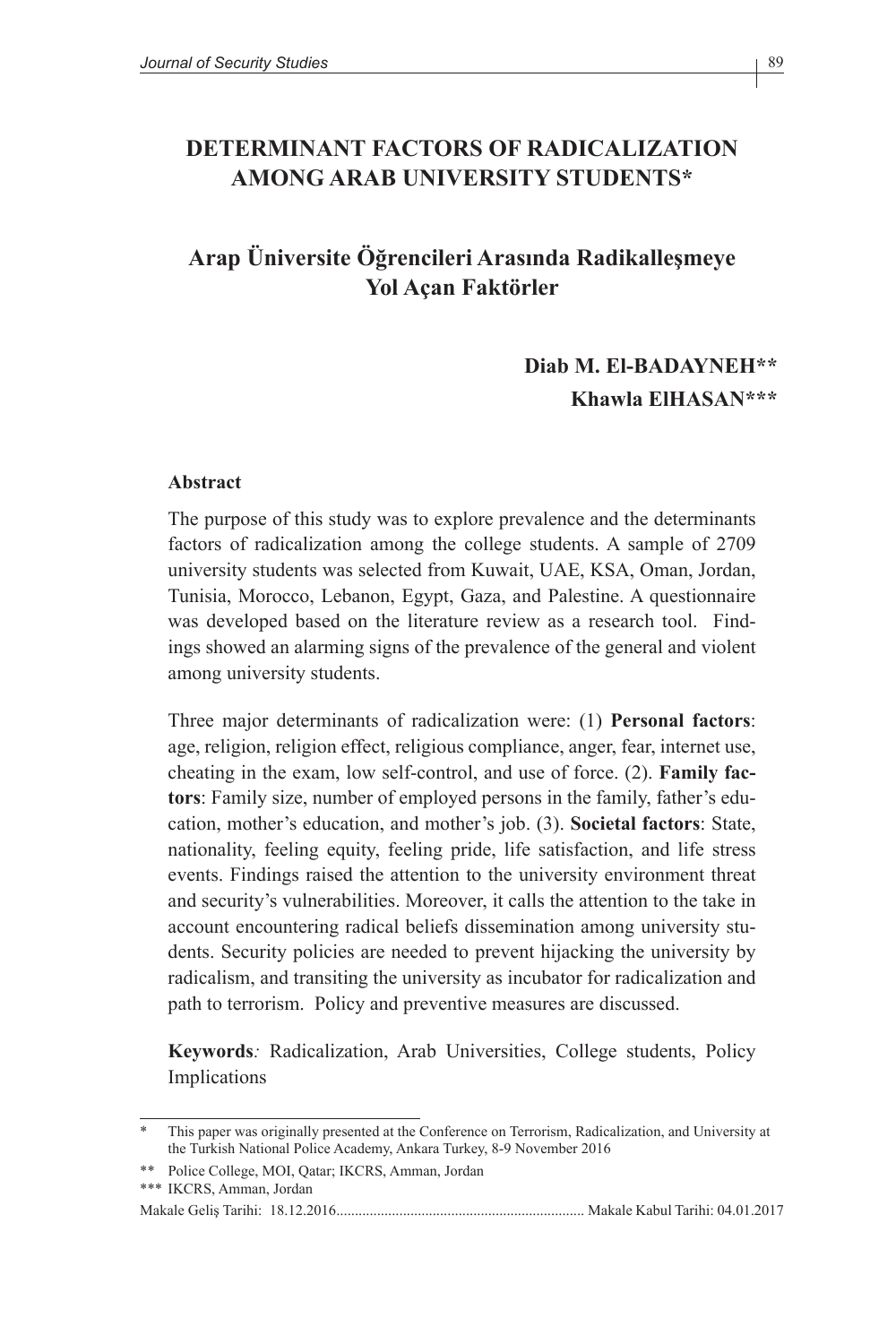Bu çalışmanın amacı üniversite öğrencileri arasında radikalleşmeye neden olan faktörleri ve radikalleşmenin yaygınlığını anlamaktır. Kuveyt, Birleşik Arap Emirlikleri, Umman, Ürdün, Tunus, Fas, Lübna, Mısır ve Filistin'den 2709 kişilik bir örneklem üzerinde bu çalışma gerçekleştirildi. Literatür taramasına dayalı olarak bir anket geliştirildi. Ulaşılan bulgular üniversite öğrencileri arasında yaygın ve ciddi bir radikalleşme seviyesini göstermektedir. Bu çalışmaya dayalı olarak radikalleşmenin arkasında üç farklı etmen olduğu tartışılmaktadır: İlk olarak, yaş, din, dini etki, dinin hükümlerine uyma, öfke, internet kullanımı, sınavda kopya çekme, kendine güven seviyesinin düşüklüğü ve şiddet kullanımı gibi **bireysel faktörler**  dikkate alınmıştır. Bunun yanısıra, ailenin büyüklüğü, ailede kaç kişinin çalıştığı, babanın eğitimi, annenin eğitimi ve annenin işi gibi **ailevi faktörler** göz önüne alınmıştır. Son olarak da devlet, milliyet, eşitlik algısı, onur duygusu, yaşamdan memnuniyet ve yaşam stresi gibi potansiyel etmenlere değinilmiştir. Makalede üniversite öğrencileri arasında radikal görüşlerle yüzleşilmesi gerektiğine dikkat çekilmekte, üniversite kampüslerinin radikalleşme sarmalına kapılmaması için polislere görev düştüğüne değinilmektedir.

**Anahtar Kelimeler***:* Radikalleşme, Arap Üniversiteleri, Üniversite Öğrencileri, Politika Önerileri

#### **Introduction**

Events in the Arab world since 2011 have demonstrated the ability of young Arab people to initiate action and catalyze change. Arab youth showed their importance as agent of change and their abilities to express their interest and feelings toward social strains and conditions, and its demands for change. Stains that youth have suffered have rooted in the marginalization, Poverty, unemployment, lack of participation, lack of democracy and freedom. Two views to the Arab youth contributions in the Arab spring, one view sees it as a glimmer of hope for a new renaissance that would lead the region towards a better future, whereas others (especially deep state) considered it a seditious influence dragging the region into chaos and jeopardizing its future. Since 2011, youth and their concerns and issues have placed on the top Arab policy and security priorities. On the regional level, the League of Arab States has placed youth issues at the top of development priorities, conducting numerous regional studies and orga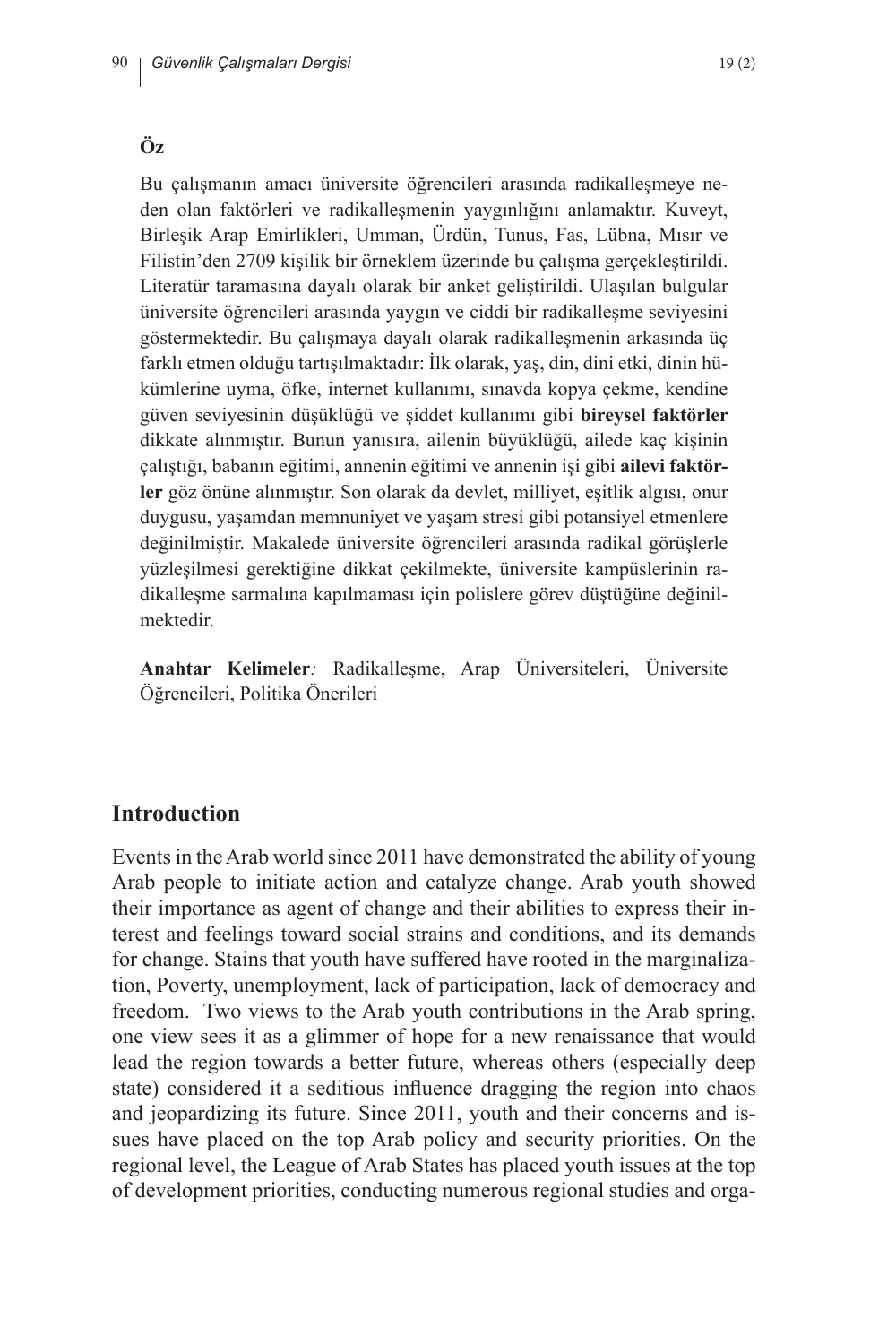nizing, in Cairo in 2013, the Youth Arab Summit. **On the international level,** United Nations Development Program has published five reports out of 24 reports were on Arab countries. Most of the UN system have centered on analysis of the situation of youth in education, employment, health care and participation in public life, encouraging governments in the region to formulate national youth policies and monitoring the progress of Arab countries towards achieving goals and targets in youth development. (AHDR, 2016: 7)

### **Higher Education in the Arab World**

Higher learning is deeply rooted in the history and societies of the Arab Middle East. After the seventh century and the Islamization of the Arab world, local religious schools known as madrasa became the main institutions of higher learning in the Middle East. (Makdisi, 1999) During the same period, other institutions of the Arab world such as hospitals, libraries, observatories, and private homes known as "academies" undertook the development of the nonreligious sciences, inspired by the ancient Greeks. The most famous of these academies was the *Beit al Hikma* (House of Wisdom) in Baghdad, where numerous fields within the sciences (astronomy, physics, mathematics, medicine, chemistry, geography) flourished until the sixteenth century. By the dawn of the Italian Renaissance, the knowledge cultivated within these disciplines and others had been translated, and transmitted to Europe through Italy and Spain. (Vincent, 2009: 2).

Higher education in Arab countries is considered recent. In the past decades, most Arab students used to study mainly at few Arab universities spread in the Arab world in addition to universities in Turkey, Pakistan, India, Europe and USA. In 1940 there were only ten universities in the MENA countries, by 2000 there were 140 such institutions and by 2007 their number had reached 2601—two-thirds of which were founded after the 1980s. Last to participate in this academic boom have been the GCC countries. Eight universities were operating in Saudi Arabia in 2003, but at least 100 additional universities and colleges have been created there since, and the country's annual budget for higher education has reached \$15 billion, for 23 million inhabitants. The United Arab Emirates and Qatar have established 40 foreign branches of Western universities over the same period. (Vincent, 2009: 1).

There has been tremendous growth in higher education in the Arab world since the last years of the twentieth century. Student enrollment has jumped from roughly 3 million students in 1998/99 to about 7.5 million students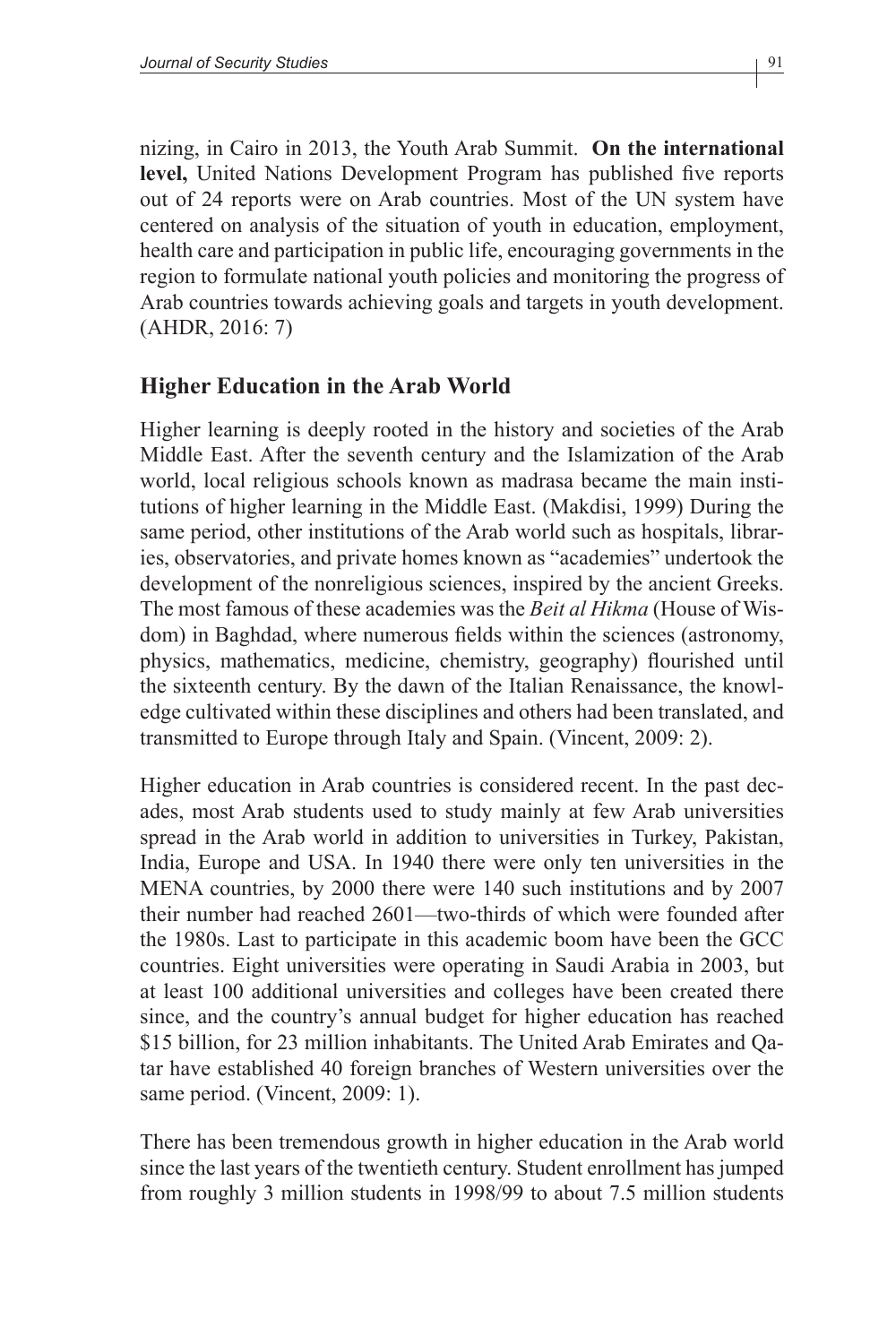in 2007/08, while the number of universities has grown almost three-fold in the same time period. Higher education in the region has also trended toward increased privatization, though considerable differences occur between countries; Bahrain, Lebanon, Oman, Palestine, and the UAE have the highest percentage of students enrolled in private universities (above 50 percent), while Iraq, Libya, Morocco, and Sudan have the lowest percentage of enrollment in private universities (20 percent or less) (Bhandari and El-Amine, 2012). The number of Arab universities expanded from 233 universities in 2003 to about 286 universities in 2006, of which 153 governmental and 133 private. The number of students was about 4,400,000 and the number of faculty staff members 183000 of whom 78% humanities and 22% scientific. In 2013 the numbers rose to more than 600 universities and a round 11 million students and 250,000 faculty members. (Arab Universities Union, 2016).

Two-thirds (around 70%) of the new universities founded in the Arab Middle East since 1993 are private, and more and more (at least 50) of them are branches of Western, mostly American universities. (In 2008 even the most state-centered country, Saudi Arabia, whose government runs eight public universities, accepted the founding on its soil of two private universities and of numerous new private colleges. Three places of especially flourishing academic activity are Qatar, the UAE, and Saudi Arabia. Each of these countries, however, has followed a distinct pattern of academic development; together, they also exemplify three degrees of state control over higher education. In Qatar, funding is mainly governmental, through the Qatar Foundation: Since 2003, Qatar's Education City has welcomed at least 8 universities (6 American, 2 Australian), and more are to come. Qatari funding tends to cover the bulk of the construction costs, but foreign universities remain private institutions. (Mill, 2009)

Education systems throughout the region are hindered by low quality, irrelevancy and inequity. General teaching university characterized by poor research; redundancy of the most attractive disciplines, resulting in the demonetization of these disciplines; the related increase in graduate unemployment; the "brain drain" of the most skilled; and the unavailability of vocational training are among the principal structural problems associated with Arab higher education. (Adams and Winthrop, 2011). University environment is a fertile ground for radicalization and recruitment of radicals. Students population is typically young, marginalized, fragile, anomic, with socio-psychological crises and easy to influenced. Radicalization of youth is becoming one of the serious threats to the international security.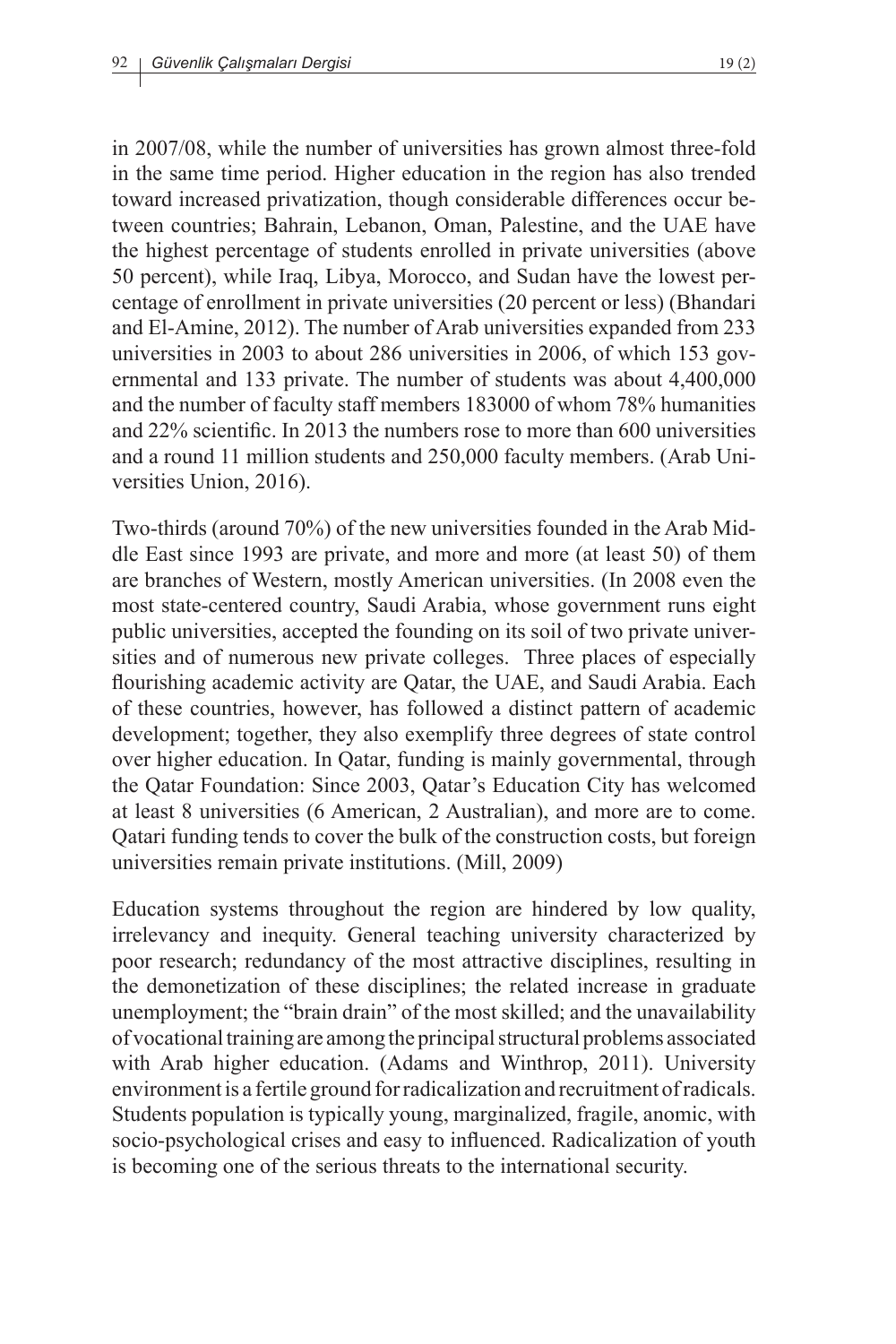#### **Arab Youth**

There are 200 million young people in the Middle East and North Africa. They represent either the region's biggest dividend, or its biggest threat. Theoretically, they supposed to be a social capital and economic power in these states, however, the matter of fact is not, they live under a sever strains and pressures of social demands. They consider a security threat with their maladjustment to strains produced by poverty and unemployment and lack of democracy and freedom The International Labor Organization believes up to 75 million young people alone are jobless in the Arab world (ASDA, 2016: 5). Youth consist of over 32% of the population of the Arab region. The Arab world comprises 20 countries and territories as designated by the Arab League. Youth between the ages of 15 and 29 years old represent over 100 million of the current population (Lancaster, 2009). Arab world has a combined population of around 422 million people, over half of whom are under 25 years of age. There are 22 Arab states (10 Africa and 12 Asia). According to UNESCO, the average rate of adult literacy (ages 15 and older) in this region is 76.9% (UNESCO, 2014).

A high concern about the importance of youth in human development came from the UNDP, (2016) by publishing the Arab Human development report (2016) on Arab youth, and argues that young people is a key resource and catalyst for change in the region. It concludes that Arab states can achieve a huge developmental leap and ensure durable stability if they put the empowerment of their youth at the top of their urgent priorities and harness their energy to advance development processes. The report calls on Arab states to adopt a new development model that focuses on enhancing the capabilities of young people, unleashing their energy and expanding the opportunities available to them, thus allowing them more freedom to shape their futures, and contributing actively to development in their societies and countries. (AHDR, 2016: 7).

#### **Empirical literature review**

The Arab Human report (2016) asserts that today's generation of young people is more educated, active and connected to the outside world, and hence have a greater awareness of their realities and higher aspirations for a better future. However, young people's awareness of their capabilities and rights collides with a reality that marginalizes them and blocks their pathways to express their opinions, actively participate or earn a living. As a result, instead of being a massive potential for building the future, youth can become an overwhelming power for destruction. (AHDR, 2016: 7).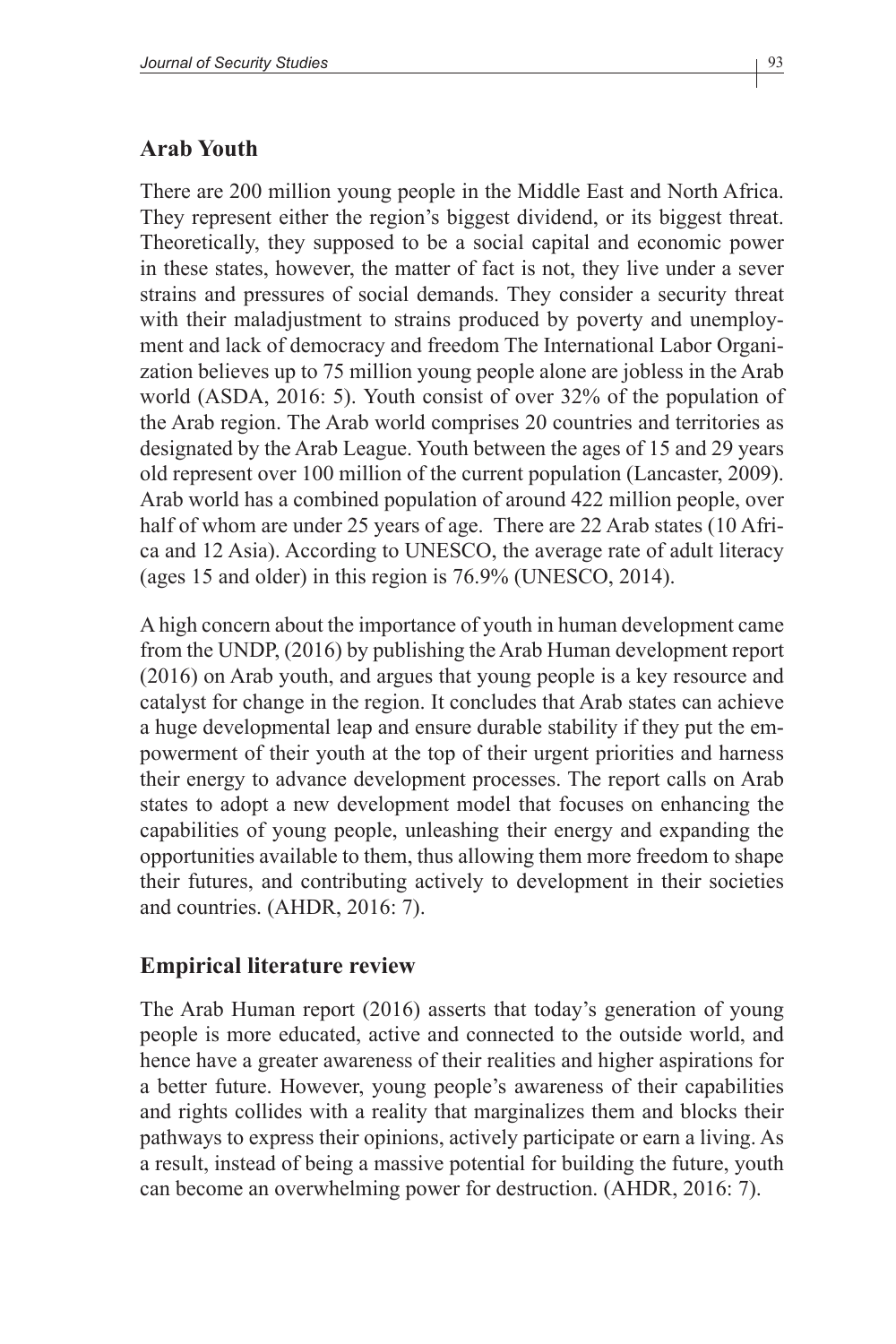In a recent review of the growing body of literature on the radicalizing the youth, it was found that empirical studies suggest that youth bulges are associated with an increased risk of political violence. However, governments to some extent are able to reduce this risk through the provision of better opportunities for young people, primarily by providing education. The level of secondary education appears to have a clearly pacifying effect on large youth bulges in low and middle income countries, although the effect appears to be contingent on structural economic factors (Urdal, 2012). Radicalization is variously blamed upon exposure to ideology, victimization, alienation, socialization, social networks, the internet, deficiencies in family bonds, trauma, relative social and economic deprivation, and 'cultures of violence' (Bjorgo and Horgan 2008; 2012 Dalgaard-Nielsen 2008; Juergensmeyer 2003; McCauley and Moskalenko 2008; Silber and Bhatt 2008; Wiktorowiz 2005, cited in Brown & Saeed, 2015: 1953)

There is a knowledge gap with regard to the influence of education on the onset or the prevention of radicalization. Schools and families are underappreciated sources of informal social control and social capital and therefore the gap should be closed. If there is a better understanding of the effect of education, policy as well as interventions can be developed to assist parents and teachers in preventing radicalization (Pels and de Ruyter, 2012).

Empirical research has indicated that the level of education of radicalized youngsters and adults does not have a strong influence on (prevention) of radicalization (Silke, 2008). Among radicalized persons, one can find well-educated persons as well as those without a diploma. It may therefore not come as a surprise that in the U.S. for instance, where radicalization and particularly terrorism receive a lot of scientific and political attention, education is hardly included in an attempt to counter radicalization (Webber, 2011). However, the education youngsters receive from their parents and in schools includes much more than academic level.

Despite concerns raised over the extant understanding of radicalization, the UK's current strategy considers radicalization as a cause for state concern. It aims to counter radicalization at different levels and stages including interrupting the 'process of radicalization' for individuals who show signs of being radicalized (HMG 2011a,: 8). The UK counterterrorism strategy, CONTEST, specifically in the Preventing Violent Extremism (PREVENT) section, views the signs and causes of radicalization as disenfranchisement, a search for identity at times of crisis, increasing religiosity and religious symbolism, implicitly some form of psychological weakness, and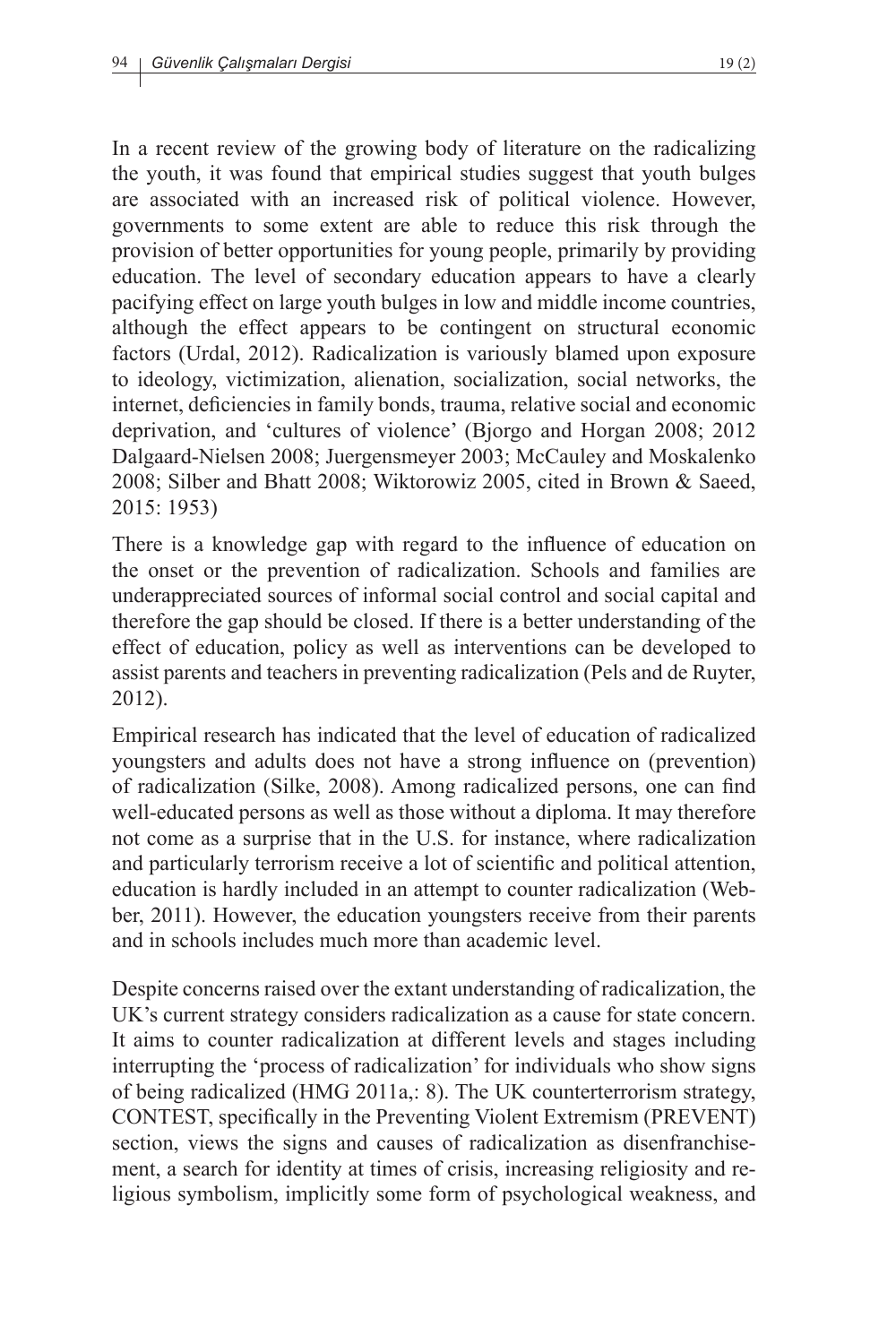a connection with others holding such beliefs, including through virtual networks. It is also seen to be identifiable at particular locations, including mosques, hospitals, schools and universities (HMG 2011b: 65, 85, 108; HMG 2013, cited in Brown & Saeed, 2015: 1954)

Research also showed that authoritarian parenting may play a significant role. Similar research among Muslim families was not found. While raising children with distrust and an authoritarian style are prevalent, the impact on adolescents has not been investigated. The empirical literature we reviewed does not give sufficient evidence to conclude that democratic ideal in and an authoritative style of education are conducive to the development of a democratic attitude (Pels, and de Ruyter, 2012).

It is important to pay attention to two aspects of education in families and schools, namely the content of the education children and students receive as well as the style with which parents and teachers raise and educate children and students. On one hand, Radical or extremists parents and teachers (instructors) aim to transmit radical ideology, thoughts and actions to children and students directly or vicariously. Children and students will be influenced by radical-driven education they receive and will adopt that. On other hand, children and students will be democratic, effective citizen, and respecting others if they raised in a democratic families and schools. Preventing radicalization and extremism among students by educating children respecting the rights of others and tolerating beliefs, religions that are different from their own (Davies 2009; Webber, 2011). More important is the style of parenting and teaching method. Authoritarian style of parenting and teaching is characterized by strict obedience and lack of explanation of the rules students should follow and comply (Baumrind, 1966). Such style will produce radicalization. However, critical thinking, negotiation will prevent radicalization (Hansen, 2001; Westheimer and Kahne 2004; Pels and de Ruyter, 2012).

On the macro level, the relationship between human development, peace, corruption and terrorism incidents in the Arab World from 1970 through 2007 showed a negative relationship between the total number of terrorists; incidents and fatalities and human development value; human poverty; average gender inequality. Findings also present a significant negative relationship between peace index and the total number of terrorists, and incidents. All measures of corruption: freedom from; control of corruption & corruption perception index were significantly correlated with the total number of terrorists; incidents and fatalities. A positive relationship was found between unemployment and the number of terrorists; incidents and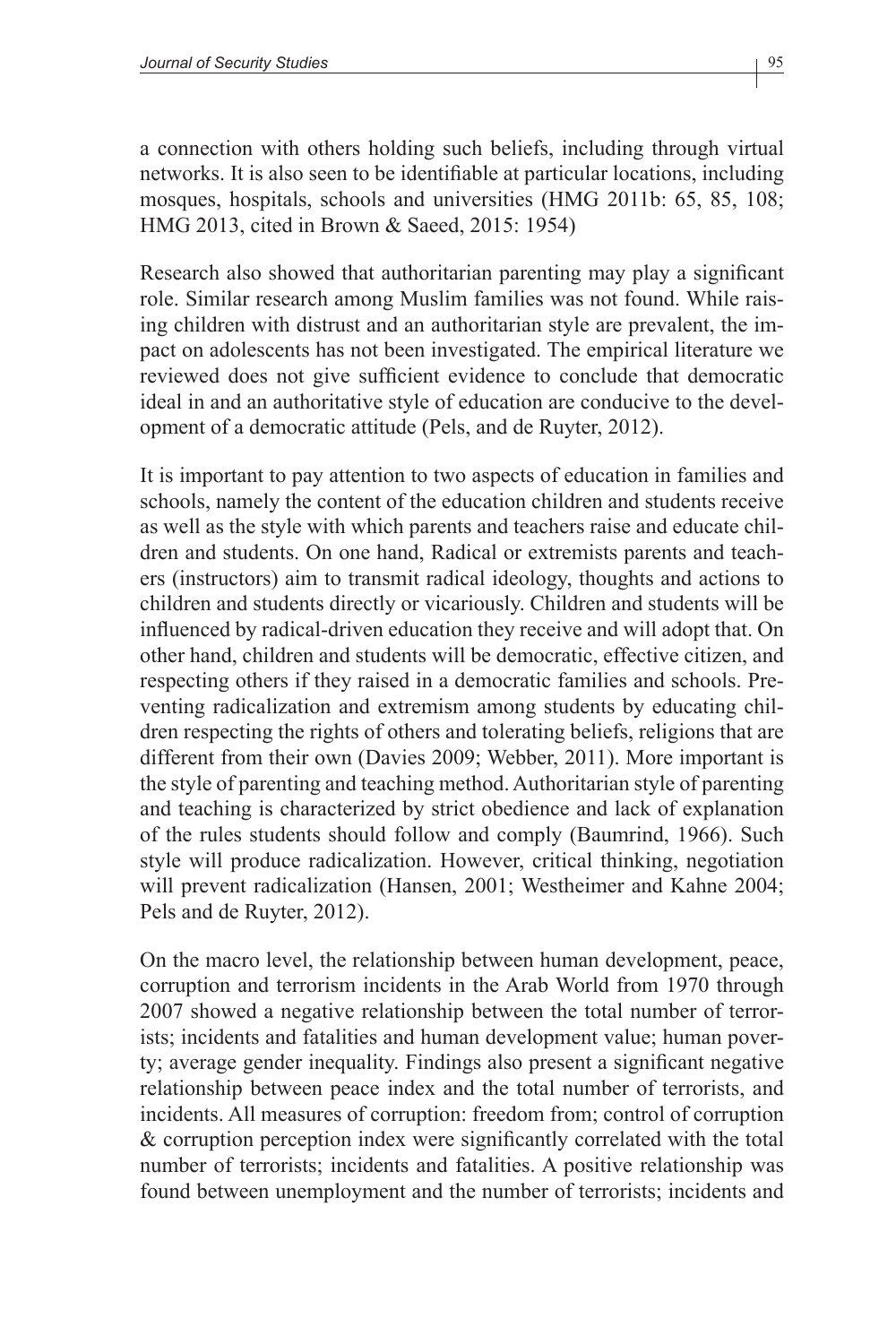fatalities. A positive significant relationship between terrorists' incidents and Arab youth unemployment, and Arab Youth share of unemployment. Moreover, findings show that total number of terrorists; incidents and fatalities do vary according to the human development index (HDI) level (high, medium and low development). ANOVA analysis has shown significant differences in terrorists incidents, fatalities and injuries, according to human development levels Significant differences have been found in freedom from corruption; control corruption, and corruption perception according to human development levels (Al-badayneh, 2009)

Fearing future terrorism among Jordanian university students reveal that students concerned 42% that they fear to be victim future terrorist attack in Jordan themselves, or a friend or relative. Also students are worried that there will be another terrorist attack on Jordan soil, region and global in the near future with average of 5.4 (54%), 5.3(535), and (60%) respectively. Factor analysis produced three factors explaining 63.9% of the variance, the first factor explained (personal threat) 41.9%% of the variance, the second factor (national threat) explained 14% of the total variance and the third factor (external threats "regional and global") explained 7.8% of the variance. Al-Badayneh, Al-khattar, and Al Hassan, (2011)

Al-badayneh, argue that university is under radicalization risk. The university as incubator for radicalization showed the average percentage of the prevalence of the radical beliefs was 64.4% among the university students. Radical beliefs like martyrdom, unity by force, hatred & jihad were highly prevailed among university students. Findings raised the attention to the university security and encountering radical beliefs dissemination among university students. Security policies are needed to prevent hijacking the university by radicalism, and transiting the university as incubator for radicalization and path to terrorism. Al-Badayneh, (2011).

Political participation is another factor in radicalization research. The impact of political affiliation, political participation and life satisfaction on radicalization among university students showed a significant impact of political affiliation, political participation and life satisfaction on religious, political and violent radicalization among university students. Significant impact was found in the impact of the political participation and life satisfaction on religious radicalization. Political affiliation was found significant on political radicalization. Moreover, Political affiliation was found significant on violent radicalization. Finally, life satisfaction was found significant on political radicalization. Al-Badayneh, Al Hassan, and Almawajdeh (2016).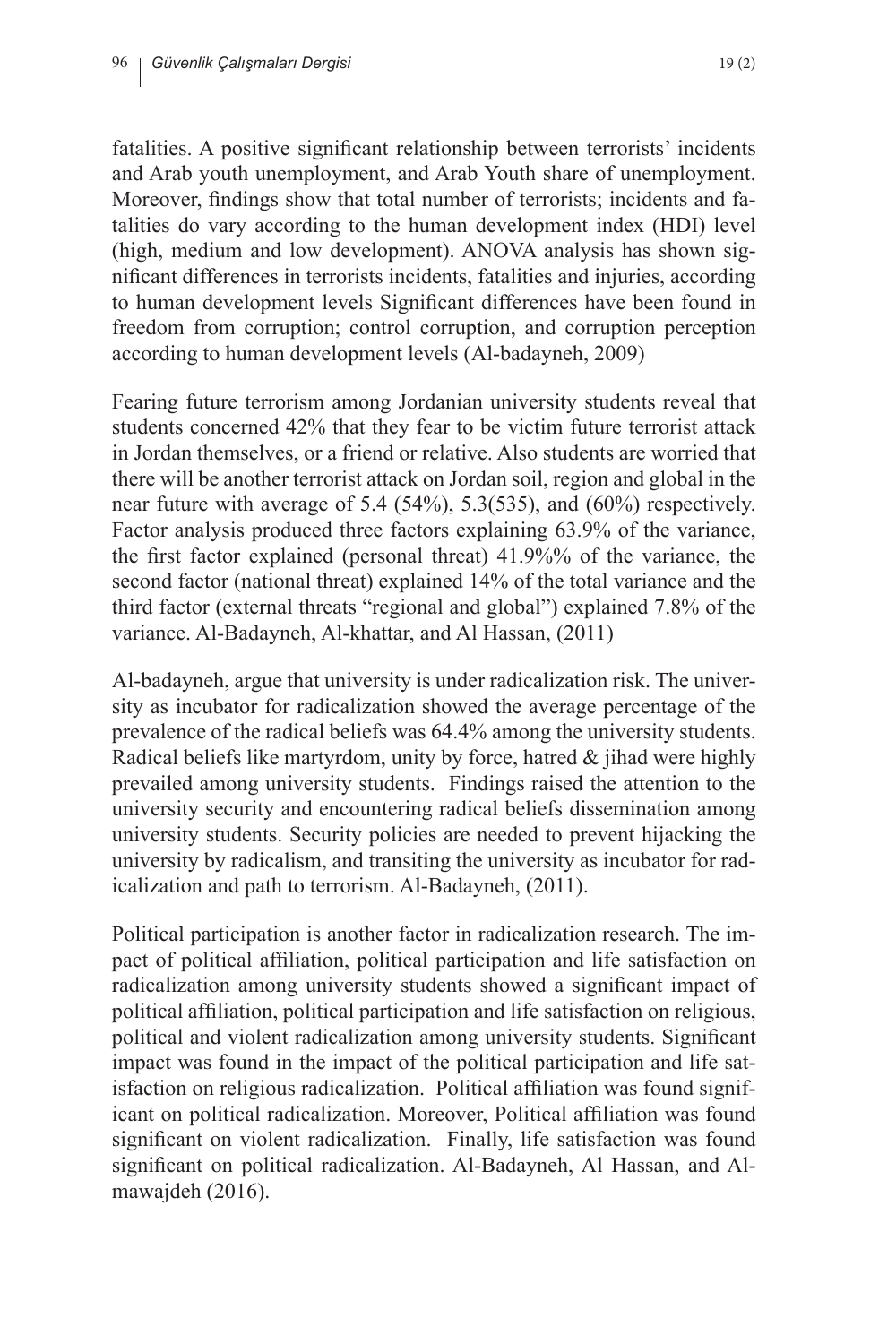Radicalizing Arab university students becomes a global emerging threat. Factor analysis produced five factors explaining 45% of the total variance of radicalization. The first factor labeled "political radicalization" explained 18.5% of the variance, the second factor "religious radicalization" explained 12.7%, the third factor "violent radicalization" explained 6.4% of the variance, the fourth "group radicalization" accounted for 4%, and the fifth factor "social radicalization" only accounted for 3% of the total variance. Significant differences in student radicalization were found according to the geographical region of the university (North, Center and South). However, no significant differences were found in radicalization as it relates to gender, and type of college (i.e., Humanities vs. Pure Sciences). Al-Badayneh, Khelifa and Al Hassan, (2016).

The relationship between religious behavior and radicalization among Arab youth reveals some implications for terrorism recruitment and de-radicalization. A significant relationship between religious behavior and college student's radicalization (social, religious, political, violent, and personal radicalization) was found. A strong significant relationship exists between all types of radicalization and each religious commitment: prayer (with exception to personal radicalization), and religious impact on individual's life (with exception to political radicalization). Religious attitudes have significant impact on developing radical behavior and actions. Social injustice and strains foster the identification and development of radical attitudes. The threat of radicalization is not limited to uses of violence or the threat of its use, but it may also be the driving force of other forms of detrimental impact on society. Religious behavior impacted general radicalization. social radicalization religious radicalization political radicalization violent radicalization ( $F =$ ,  $a = .002.2710$ ) and group radicalization.

Almost all predictors of religious behavior have a significant impact on each type of radicalization Radicalization of students' beliefs and thoughts can be seen as a semi zeroorder belief, students' beliefs and radical ideas transmitted to them by their parents, teachers, colleagues and social network. Radicalization developed in incubators like family, school, and universities within smaller groups where bonding, peer pressure, and indoctrination gradually changes the individual's view to a radical view. Implications for Terrorism Recruitment and de-radicalization includes but not limited to: Youth recruitment, preventing radicalism in the University environment, terrorism recruitment, and De-radicalization to the vulnerable and at risk university students. Al-Badayneh, and Al Hassan, (2016).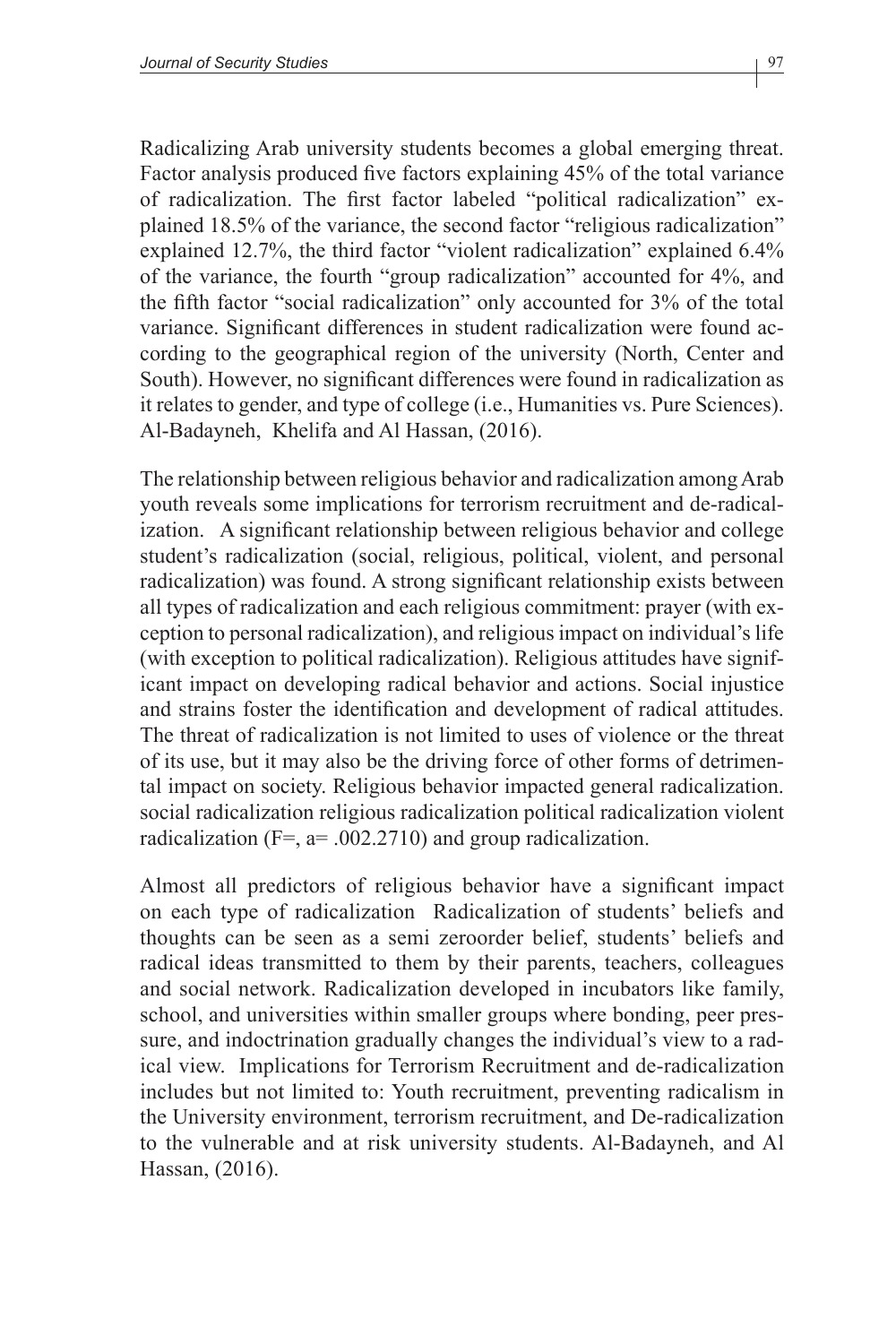# **Method**

**Sample.** A sample of 2709 university students from Kuwait, UAE, KSA, Oman, Jordan, Morocco, Tunisia, Lebanon, Egypt, Gaza and Palestine, of whom 42.7% males and 57.3% females. More than two-third (82.9%) of the Participants report that they have 1-3 employed family members. AT the same time more two third (79.9%) of the sample reports they have 1-3 family member unemployed. This reflects the large family size in the Arab world. More over 4% of fathers and 34% of mothers are unemployed. Most parents are educated (90%) with different levels of education. Most participants (93%) pray, comply to the religion rules and do not behave against my religion beliefs.

## **Research tool**

A questionnaire has been developed based on the previous research and on Aspar Radicalization scale (KSA). The questionnaire is consisted of demographic information, familial information, social variables, feeling of justice, equality and national pride. Also it contains religiosity variables, use of force, criminality, violence and life stress events and low self-control. And finally radicalization scale (44 items). A scale has been developed using factor analysis.

**Validity and reliability.** Construct validity is estimated A construct validity of the scale was estimated by the calculating the correlation between radicalization scale and Low self-control scale and found a positive significant relationship (0.705,  $\alpha$  = 0.000), Another estimates by the relationship between life satisfaction and radicalization. it was expected a negative relation and it was a significant negative relationship  $(-117 \alpha=0.00)$ . a sign of validity of the scale. A Reliability of the scale is strong and was estimated by Cronbach's alpha and was 0.947.

# **Findings**

### **General Strains**

Participants reported a vary levels of strains started with the death of beloved ones (11.7%), divorce (22.4%), chronic disease (24.2%), unemployed beloved one (20.1%) and Social, financial or legal family crises (14.3%). Students reported a high level of positive feelings regarding justice (80%), equality (85%), pride (95%), life satisfaction (90%). At the same time, they expressed a high negative feelings anger (91%), fear (77%). A round 80% of students reported being victims of violence. At the same time around (77%) of students reported acting one type of violence, and more than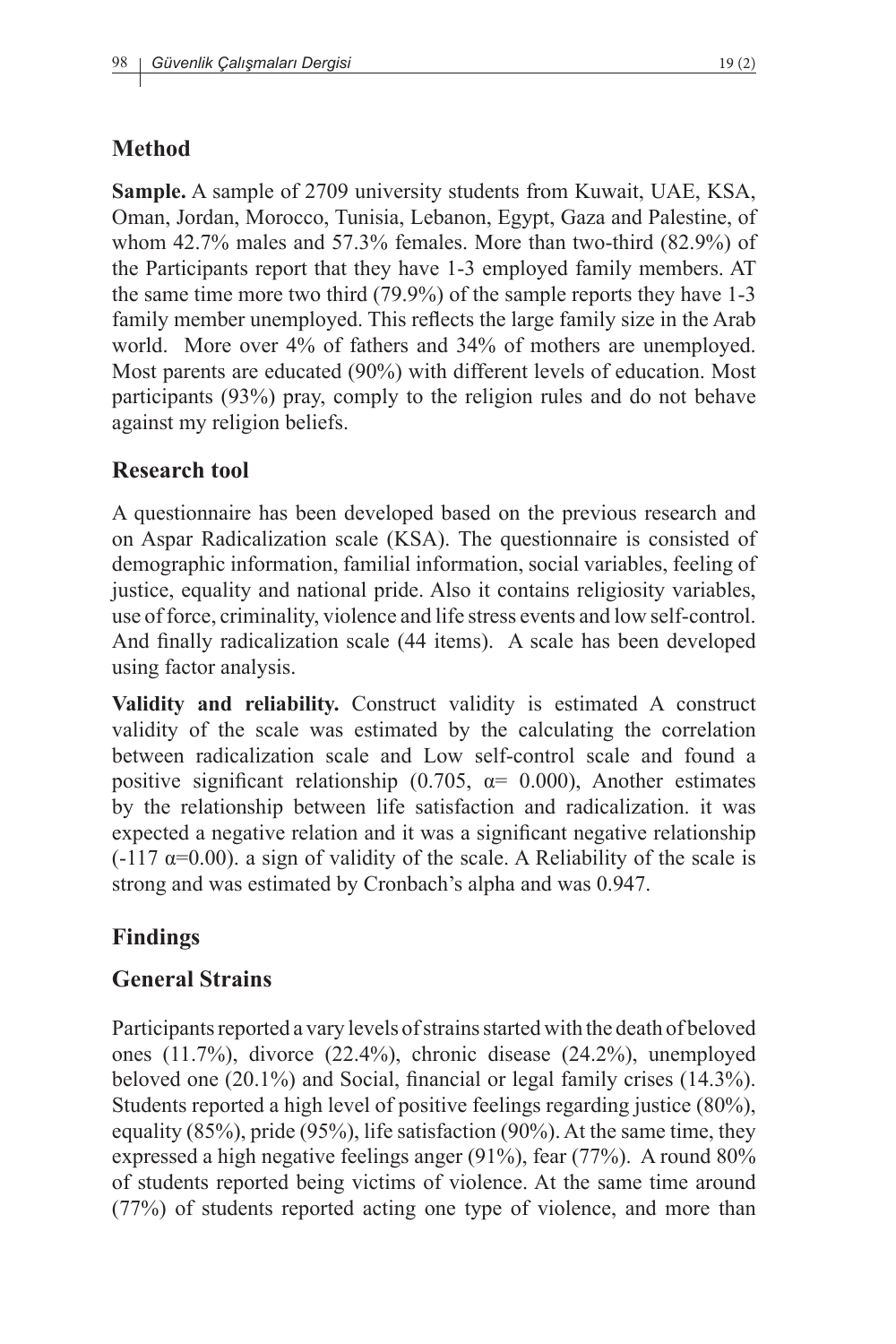half (51%) of the sample reported participating in a fight. Criminality was measured by cheating in the exam. Students reported 38% cheated in the exam to get a better grade. Students used power to gain some personal goals in (57%) of the sample.

#### **Prevalence of Radicalization**

Findings of the present study showed an alarming average percentage of the prevalence of the radical beliefs was found **(57.3%)** among the university students. The most radical beliefs and thoughts were about the group commitment and taboos such as "the rape of a girl from my religion as the rape of my sister"; "the offend to a man of my religion is offend to my father"; and the centrism of the religion "religious law should be the sole source of authority" and grievance the "Muslim is treated unjust in this world". Also one fascism statement ranked high "Students should learn to obey all types of authority". Another group commitment statement was ranked high "the trial of a young man of my religion is a trial for my brother".

### **Violent Radicalization**

Factor analysis revealed 24 violent beliefs with an average percentage of the prevalence of the violent radical beliefs of (38.2%) with standard deviation of 9.47 among the university students (Table 1). The highest item was the " believe that the martyrs in the name of God revives religion 60.3%", "I think jihad is the only way to preserve the religion 53.6%", "I think it's the duty of every individual to jihad even if the government does not agree 48.8%" "In my country, women should do not have equal rights with men 48.8%), "Injustice must be removed from Muslims societies by jihad", "I think change and political reform comes through strength", "I think that the unification of the nation can only be by force", "A female with an intimate relationship outside the marriage should be killed", "We must prevent other people from other doctrines from reaching senior positions", "Converting Person from Islam deserves to be killed", "No room for a difference in anything (political, social or religious) in my country"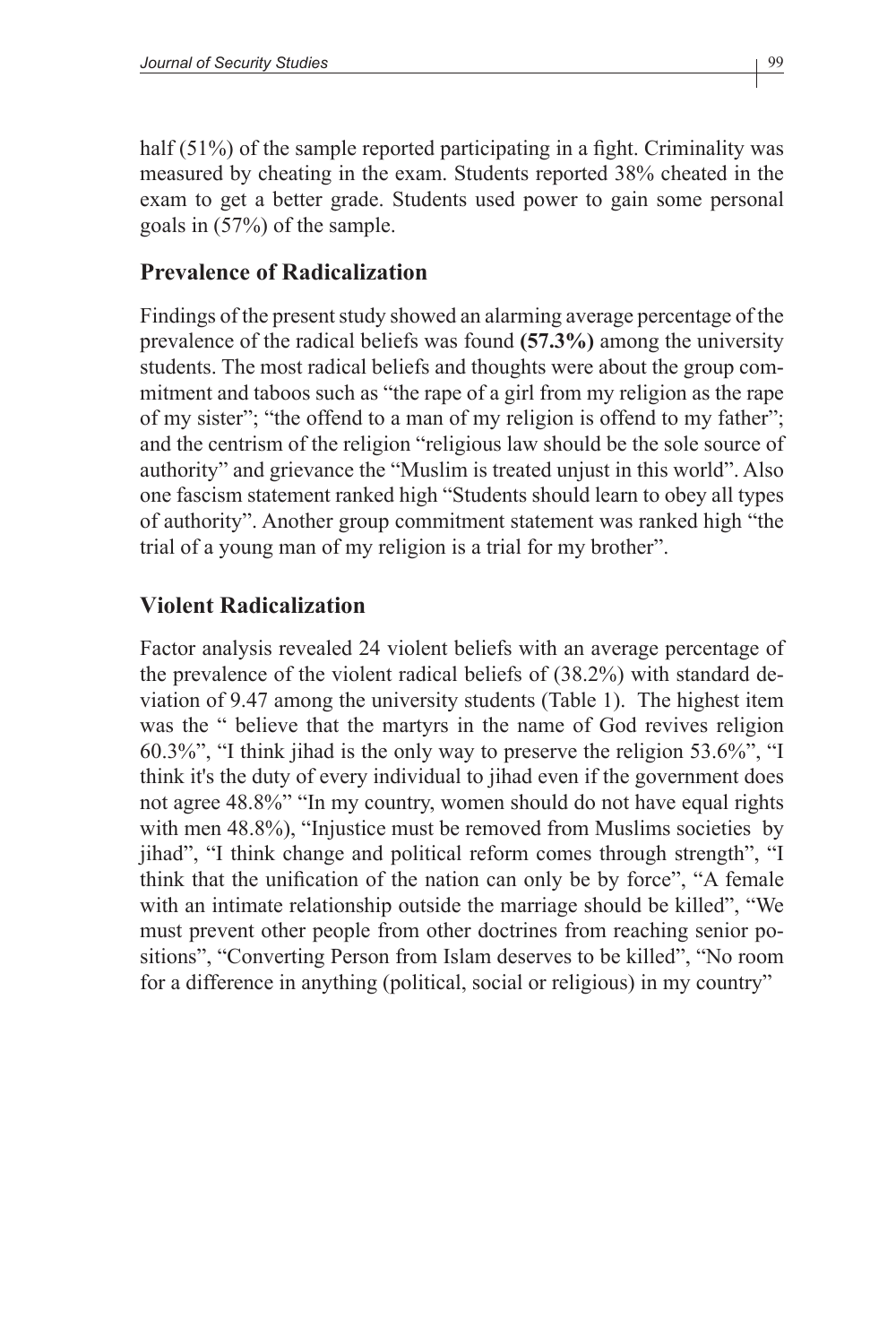| #<br>#         |                | <b>Radical statement</b>                                                                    |      | Agree         |  |  |
|----------------|----------------|---------------------------------------------------------------------------------------------|------|---------------|--|--|
|                |                |                                                                                             | #    | $\frac{6}{6}$ |  |  |
| 6              | 10             | I believe that the martyrs in the name of<br>God revives religion                           | 1615 | 60.3          |  |  |
| 7              | 11             | I think jihad is the only way to preserve the<br>religion.                                  | 1439 | 53.6          |  |  |
| 8              | 12             | I think it's the duty of every individual to<br>jihad even if the government does not agree | 1311 | 48.8          |  |  |
| $\overline{2}$ | $\overline{3}$ | In my country, women do not have equal<br>rights with men                                   |      | 48.6          |  |  |
| 25             | 43             | Injustice must be removed from Muslims<br>societies by jihad                                | 1196 | 44.6          |  |  |
| 18             | 25             | I think change and political reform comes<br>through strength.                              | 1185 | 44.2          |  |  |
| 21             | 28             | I think that the unification of the nation can<br>only be by force.                         |      | 44.1          |  |  |
| 23             | 37             | A female with an intimate relationship<br>outside the marriage should be killed.            | 1155 | 43.0          |  |  |
| 12             | 17             | We must prevent other people from other<br>doctrines from reaching senior positions         | 1147 | 42.7          |  |  |
| 13             | 18             | Converting Person from Islam deserves to<br>be killed.                                      | 1137 | 42.3          |  |  |
| 17             | 24             | No room for a difference in anything<br>(political, social or religious) in my<br>country.  | 1097 | 40.9          |  |  |
| $\overline{3}$ | $\overline{4}$ | I believe in the exclusion of the non-<br>religious teachers from our schools.              | 1048 | 39.0          |  |  |
| 14             | 19             | I think that the jihadist groups glories of<br>the nation                                   | 1037 | 38.6          |  |  |
| 11             | 15             | Each of the non-Muslims are enemy of<br>Islam                                               | 997  | 37.0          |  |  |
| 22             | 29             | There is nothing wrong to use violence to<br>suppress your opponents                        | 964  | 35.8          |  |  |

*Table (1) Rank and Percentage of each violent radical statement*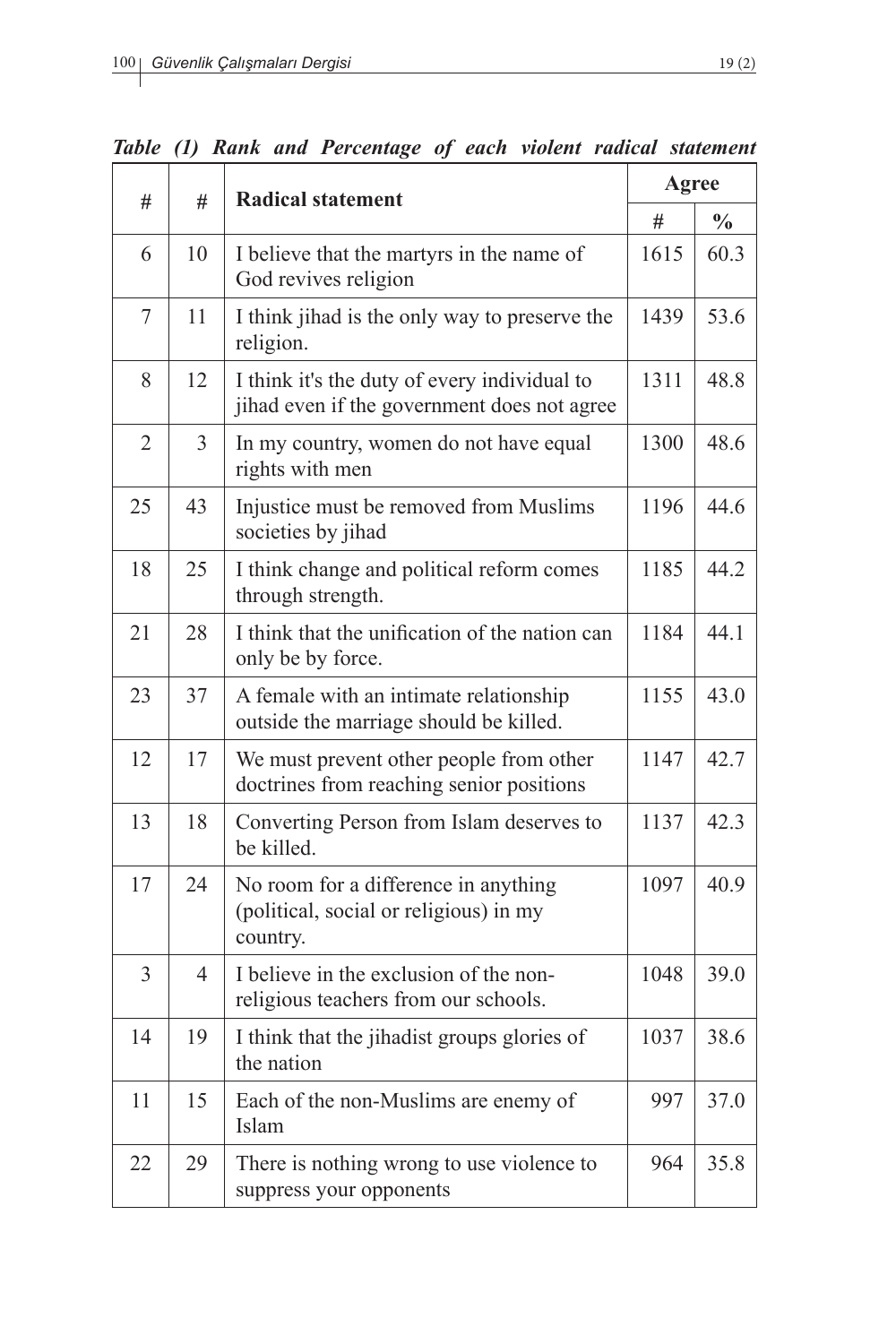| 19             | 26 | I refuse the dialogue with my political<br>opponents                                      | 937 | 35.0 |
|----------------|----|-------------------------------------------------------------------------------------------|-----|------|
| 5              | 6  | We must encourage young people to read<br>books and articles that promote jihad.          | 938 | 34.9 |
| 16             | 21 | Jihadist groups must be supported with<br>money and fighters                              | 909 | 33.8 |
| 20             | 27 | I use impolite language with those who<br>disagree with my views.                         | 906 | 33.8 |
| 24             | 41 | Non-Muslim should not stay in Muslim<br>society                                           | 823 | 30.6 |
| 10             | 14 | All non-Muslims must be expelled from<br>Muslim countries                                 | 715 | 26.6 |
| 9              | 13 | No right of non-Muslims to practice their<br>religion in my country, even in their homes. | 685 | 25.5 |
| $\overline{4}$ | 5  | The curriculum must include hatred of non-<br><b>Muslims</b>                              | 650 | 24.2 |
| 15             | 20 | Those involved in terrorism activities must<br>be released from the Arab prisons          | 648 | 24.1 |
| 1              | 2  | In my country, victimized women of honor<br>crimes (rape) must be killed                  | 635 | 23.6 |

## **Factors of radicalization**

Factor analysis used to determine the factors behind the radicalization of students. First testing the suitability of the data to use factor analysis. KMO  $\&$  Bartlett's Test of Sphericity<sup>1</sup> is a measure of sampling adequacy that is recommended to check the case to variable ratio for the analysis being conducted. KMO & Bartlett's test used to accept the sample adequacy (.952) is acceptable while the KMO ranges from 0 to 1, the world-over accepted index is over 0.6. and chi-square  $=$  31893.556 and significant at sig=0.000 For Factor Analysis to be recommended suitable, the Bartlett's Test of Sphericity must be less than 0.05. Communalities indicate the amount of variance in each variable that is accounted for. Initial communalities are

<sup>1</sup> The Kaiser Criterion is said to be reliable when: a) the averaged extracted communalities is at least more than .70 and when there are less than 30 variables, or b) the averaged extracted communalities is equal or above .60 and the sample size is above 250 cases (Field, 2009).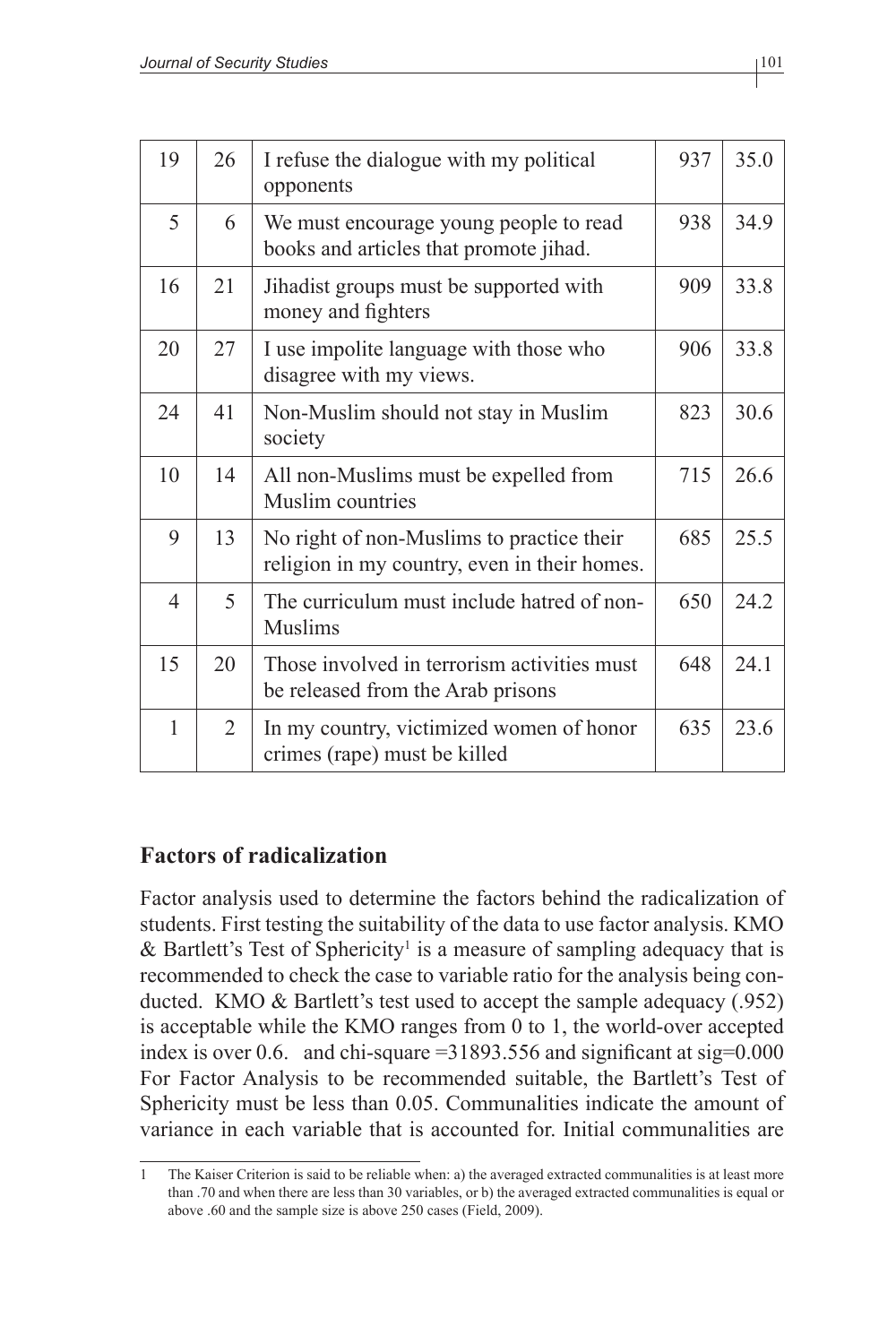estimates of the variance in each variable accounted for by all components or factors. Extraction communalities are estimates of the variance in each variable accounted for by the factors.

*Table 2 factor analysis*

|                | <b>Communalities</b>                                            | <b>Initial</b> | <b>Extraction</b> |
|----------------|-----------------------------------------------------------------|----------------|-------------------|
| $\mathbf{1}$   | Killing the raped woman                                         | .393           | .388              |
| $\overline{2}$ | Use of impolite Language with opponents                         | .376           | .348              |
| $\overline{3}$ | Use of violence with the opposition                             | .450           | .468              |
| $\overline{4}$ | Reform by force                                                 | .531           | .619              |
| 5              | Excluding non-religious teacher                                 | .588           | .663              |
| 6              | Woman Victimized honor crime must be<br>killed                  | .457           | .453              |
| $\tau$         | injustice of Muslims must be removed                            | .546           | .559              |
| 8              | refuse the debate with opponents                                | .570           | .582              |
| 9              | Prevent other religious doctrines in society                    | .591           | .619              |
| 10             | Inequality of the rights of women to men                        | .502           | .489              |
| 11             | Unification by force                                            | .529           | .570              |
| 12             | Converted religion must be executed                             | .567           | .583              |
| 13             | No room for differences                                         | .497           | .499              |
| 14             | Killing the woman with intimate affaire<br>outside the marriage | .477           | .522              |
| 15             | Hatred of non-Muslims                                           | .434           | .428              |
| 16             | Non-Muslim must be expelled from society                        | .461           | .437              |
| 17             | Supporting jihadi groups in all means                           | .595           | .643              |
| 18             | Jihadist groups restore the glory of the<br>nation              | .318           | .340              |
| 19             | Jihad saves religion                                            | .487           | .462              |
| 20             | Jihad is an obligation                                          | .567           | .610              |
| 21             | Martyrdom revives religion                                      | .412           | .368              |
| 22             | Hatred of non-Muslims                                           | .382           | .394              |
| 23             | No room for differences                                         | .432           | .446              |
| 24             | Rejection of Dialogue                                           | .468           | .431              |
| 25             | Use impolite language                                           | .504           | .501              |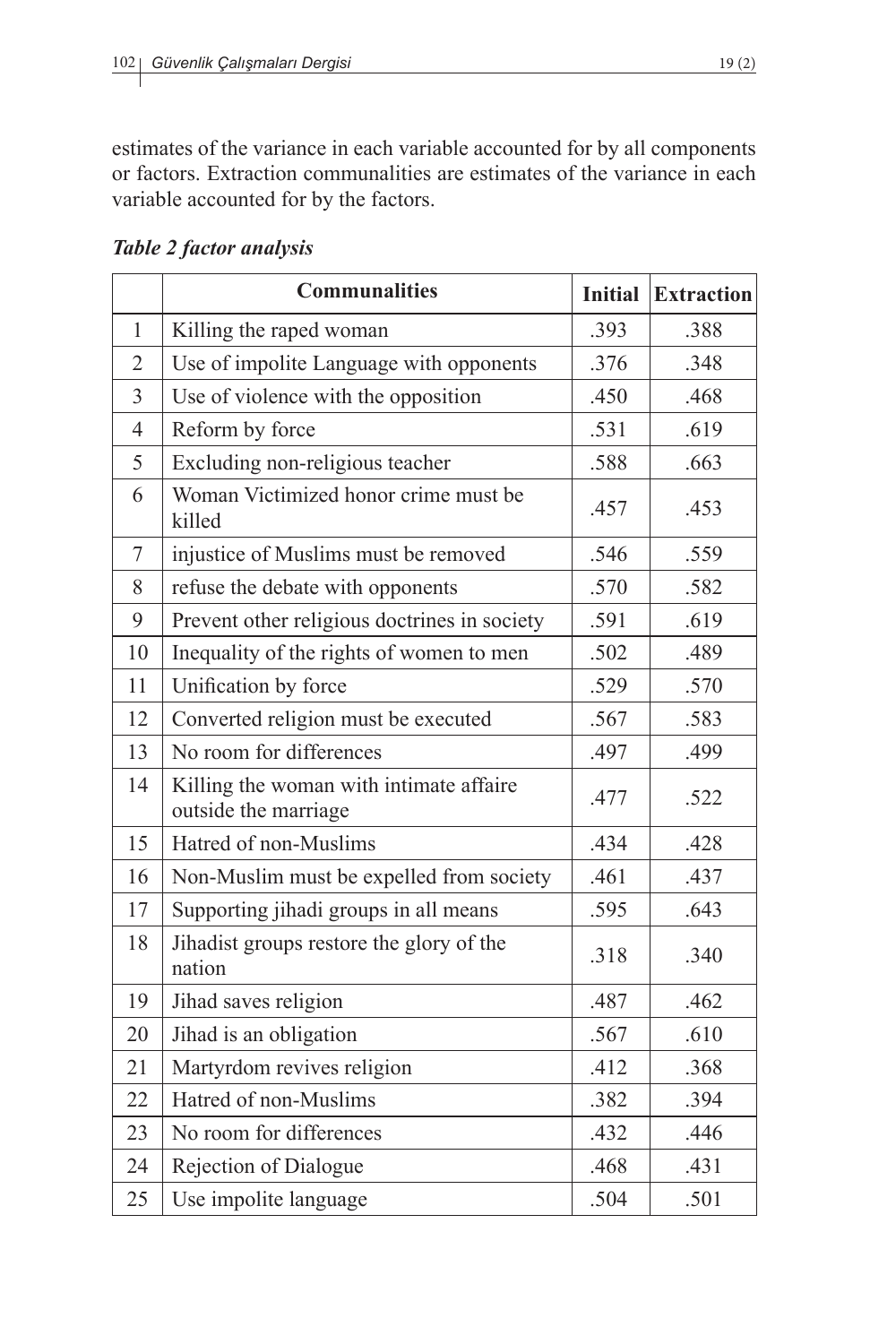| <b>Factor</b>  |              | <b>Initial Eigenvalues</b> |                                    | Loadings     | <b>Extraction Sums of Squared</b> |                                    | <b>Rotation</b><br>Sums of<br><b>Squared</b><br>Loadings |
|----------------|--------------|----------------------------|------------------------------------|--------------|-----------------------------------|------------------------------------|----------------------------------------------------------|
|                | <b>Total</b> | $%$ of<br><b>Variance</b>  | <b>Cumulative</b><br>$\frac{0}{0}$ | <b>Total</b> | $%$ of<br><b>Variance</b>         | <b>Cumulative</b><br>$\frac{0}{0}$ | <b>Total</b>                                             |
| 1              | 10.387       | 41.547                     | 41.547                             | 9.896        | 39.585                            | 39.585                             | 7.853                                                    |
| $\mathfrak{D}$ | 1.513        | 6.052                      | 47.600                             | 1.025        | 4.099                             | 43.684                             | 7.365                                                    |
| 3              | 1.367        | 5.468                      | 53.067                             | .896         | 3.585                             | 47.269                             | 6.027                                                    |
| 4              | 1.087        | 4.346                      | 57.414                             | .604         | 2.416                             | 49.686                             | 6.075                                                    |
| 5              | .988         | 3.954                      | 61.367                             |              |                                   |                                    |                                                          |

*Table 3 Eigenvalues*

Factor analysis revealed four factors explained 57% of the variance on the youth's radicalization. the first factor explained 41.5% and labeled use of force; the second factor explained 6% and labeled exclusion; the third factor explained 5.5% and labeled support jihadist and the fourth factor explained 4% and named intolerance with others.

Four main factors were found in the violent radicalization scale, there as follows:

**Use of force.** Violent radical beliefs were concentrated in this factors on the uses of force with others (opponents, women, non-Muslim,) and social change. Targets in general are the "outside" and the "others". Nongroup members, non-Muslim, and women are the most vulnerable target for radicalization. Honor crimes (killing victimized raped women) using the force with opponents, reform by force, and exclusion of non-religious teachers…etc.

**Exclusion.** Rejecting others internally and externally. Radical statements on this factor included: rejection of gender equal rights, killing converted Muslim, no room for differences, hearted of non-Muslim.

**Jihad.** Radical beliefs were high on this factor in general, supporting jihadist's groups, Jihadi groups bring the glory of the Umah, Jihad conserves the religion, jihad is obligation and Martyrdom revives religion.

**Intolerance Others.** Radical beliefs about others relatively low, starting with group centrism, non-muslin are enemy of Islam and expelling them from Muslim countries and finally, rejecting the right of non-Muslim to practice their religion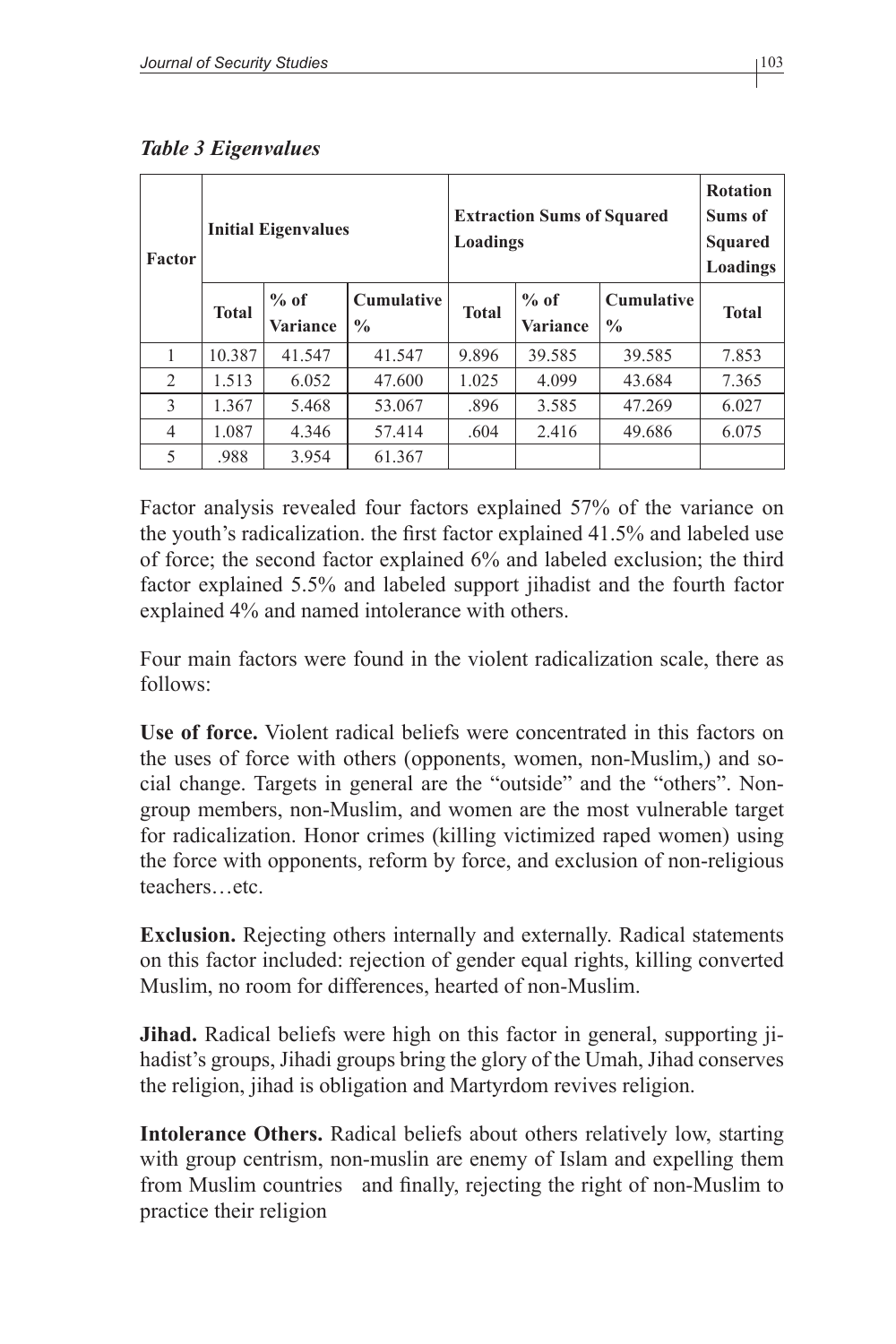#### *Table 4 Factors*

|                |                                  |      |              | <b>Factor   Factor   Factor   Factor</b> |      |
|----------------|----------------------------------|------|--------------|------------------------------------------|------|
|                |                                  | 1    | $\mathbf{2}$ | 3                                        | 4    |
| $\mathbf{1}$   | Killing a woman with illegal     | .744 |              |                                          |      |
|                | intimate relation                |      |              |                                          |      |
| $\overline{2}$ | Impolite language                | .647 |              |                                          |      |
| $\overline{3}$ | Use of force with opponents      | .605 |              |                                          |      |
| $\overline{4}$ | Reform by force                  | .601 |              |                                          |      |
| 5              | Exclusion of non-religious       | .484 |              |                                          |      |
|                | teachers                         |      |              |                                          |      |
| 6              | Killing the raped women          | .411 |              |                                          |      |
| $\sqrt{ }$     | Lifting the grievance of Muslims | .407 |              |                                          |      |
| 8              | Rejection the dialogue           | .341 |              |                                          |      |
| 9              | Prohibition of other religious   | .333 |              | .328                                     |      |
|                | factions                         |      |              |                                          |      |
| 10             | Unequal rights of men and        |      | .608         |                                          |      |
|                | women                            |      |              |                                          |      |
| 11             | Unification by force             | .303 | .594         |                                          |      |
| 12             | Killing converted Muslims        |      | .566         |                                          |      |
| 13             | No room for differences          |      | .531         |                                          |      |
| 14             | <b>Teaching Jihad</b>            |      | .384         |                                          |      |
| 15             | Hated of non-muslim              |      | .357         |                                          |      |
| 16             | non-Muslim should not stay in    | .320 | .336         |                                          |      |
|                | Muslim society                   |      |              |                                          |      |
| 17             | Support jihadi groups            |      |              | .704                                     |      |
| 18             | Jihadi groups bring the glory of |      |              | .660                                     |      |
|                | the Umah                         |      |              |                                          |      |
| 19             | Jihad conserves the religion     |      |              | .516                                     | .311 |
| 20             | Jihad is obligation              |      |              | .502                                     | .483 |
| 21             | Martyrdom revives religion       |      |              | .300                                     |      |
| 22             | Expelled non-Muslim from         |      |              |                                          | .724 |
|                | Muslim society                   |      |              |                                          |      |
| 23             | No rights for non-Muslim         | .427 |              |                                          | .543 |
| 24             | Non-Muslim is enemy              |      |              |                                          | .517 |
| 25             | Release terrorist from Muslim    |      | .313         |                                          | .357 |
|                | prisons                          |      |              |                                          |      |

Extraction Method: Principal Axis Factoring.

Rotation Method: Promax with Kaiser Normalization.

Rotation converged in 19 iterations**.**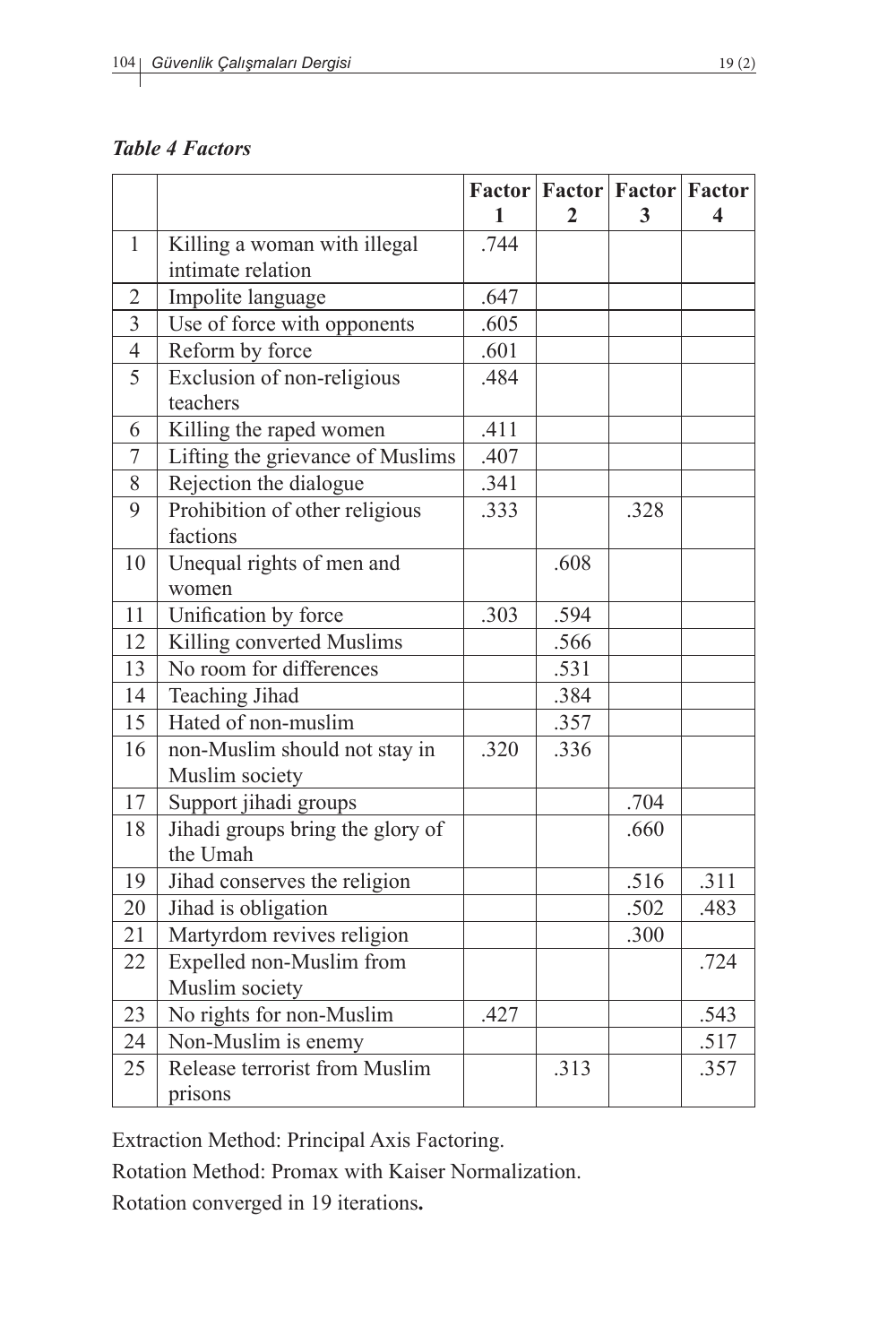## **Determinants of University Students' Radicalization**

Regression analysis reveals many determinants of student's radicalization. All determinants of radicalization explained 64.7% of the variance on radicalization and were significant  $(F=161.203\alpha=000)$ .

Regressing demographic, personal, social and environmental variables on university students' radicalization reveals a multiple relationship  $(R=0.807)$  and that these variables explained 64.7% of the variance on university students' radicalization.

*Table 5 ANOVA Table regressing Independent Variables on radicalization total Score*

| source     | <b>Sum of Squares</b> | df   | Mean Squares | F       | Sig               |
|------------|-----------------------|------|--------------|---------|-------------------|
| Regression | 3581431.614           | 31   | 115530.052   | 161.203 | .000 <sup>b</sup> |
| Residual   | 1918541.697           | 2677 | 716.676      |         |                   |
| Total      | 5499973.311           | 2708 |              |         |                   |

There major determinants of radicalization were: (1) Personal factors: age, religion, pray, religion effect, religious compliance, anger, fear, internet use, cheating in the exam, low self-control, and use of force. (2). Family factors: Family size, number of employed persons in the family, father's education, mother's education, and mother's job. (3). Societal factors: State, nationality, feeling equity, feeling pride, life satisfaction, and life stress events (figure).

# *Figure 1 determinants of radicalization*

| <b>Personal Facotrs</b>                                                                                                                                                                     | <b>Familial Factors</b>                                                                             | Societal Factors                                                                                                      |
|---------------------------------------------------------------------------------------------------------------------------------------------------------------------------------------------|-----------------------------------------------------------------------------------------------------|-----------------------------------------------------------------------------------------------------------------------|
| $\bullet$ Age<br>• Religion<br>$\bullet$ Pray<br>• Religion effect<br>· Religous complience<br>$\bullet$ Anger<br>$•$ Fear<br>• Internet<br>• Cheating<br>• Low self-control<br>• Use Force | • Family size<br>•# of employed<br>• Father's education<br>• Mother's<br>education<br>• Mother's jo | $\bullet$ State<br>• Nationality<br>• Feeling Equity<br>• Feeling Pride<br>• life satisfation<br>• life stress events |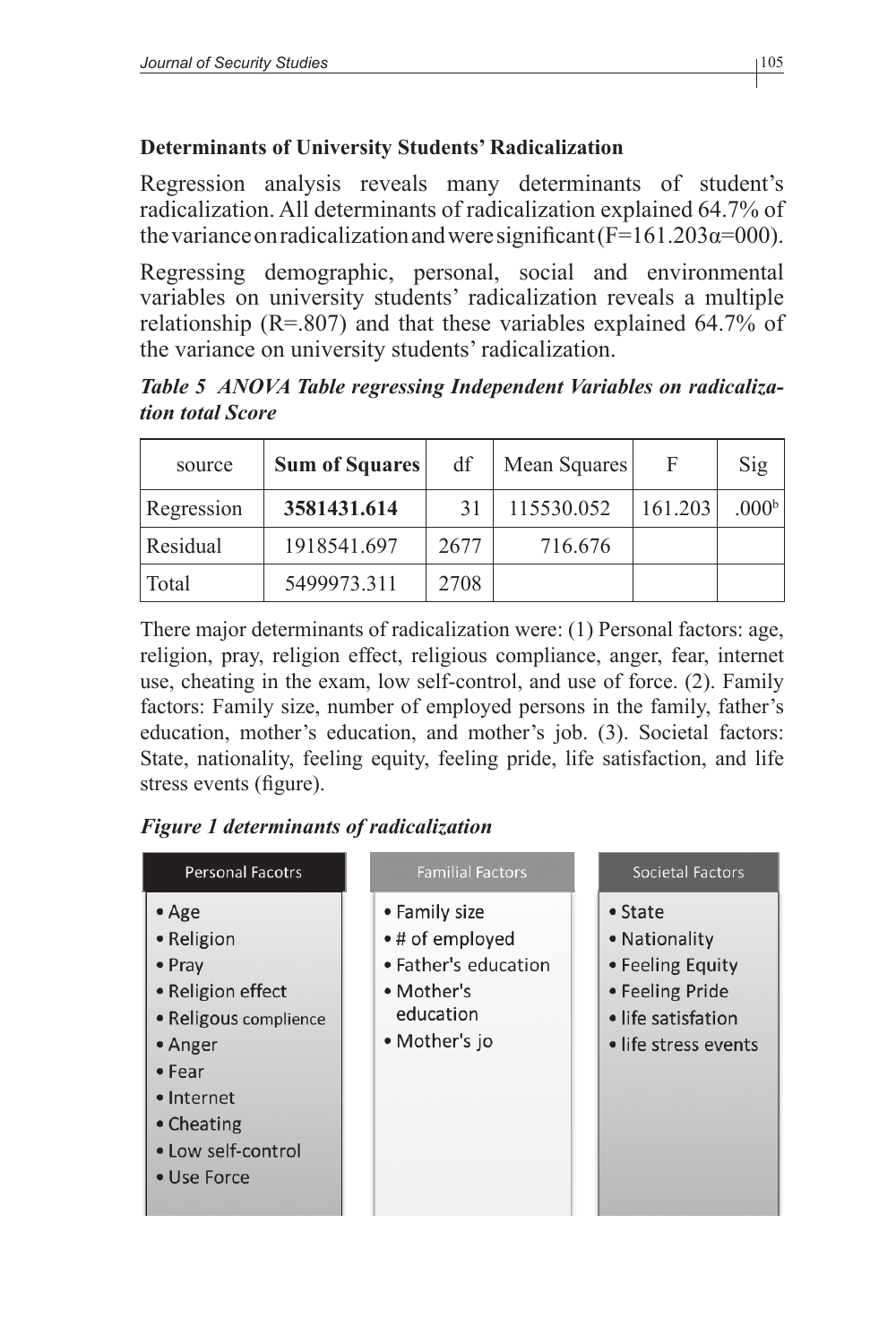## *Table 6 ANOVA analysis*

| Model                                  | coefficients |              | Unstandardized Standardized<br>coefficients |           |          |                | <b>Correlations</b> |             |  |
|----------------------------------------|--------------|--------------|---------------------------------------------|-----------|----------|----------------|---------------------|-------------|--|
|                                        | B            | St.<br>Error | Beta                                        | t         | sig      | Zero-<br>order | Partial             | part        |  |
| (Constant)                             | 118.636      | 9.340        |                                             | 12.702    | .000     |                |                     |             |  |
| state                                  | .684         | .135         | .071                                        | 5.064     | .000     | $-.021$        | .097                | .058        |  |
| religion                               | $-16.731$    | 1.104        | $-.193$                                     | $-15.154$ | .000     | $-.333$        | $-.281$             | $-.173$     |  |
| age                                    | $-2.378$     | .369         | $-.084$                                     | $-6.438$  | .000     | $-.331$        | $-.123$             | $-.073$     |  |
| nationality                            | .849         | 2.047        | .005                                        | .415      | .678     | .061           | .008                | .005        |  |
| family size                            | 1.582        | .341         | .067                                        | 4.646     | .000     | .306           | .089                | .053        |  |
| gender                                 | 1.503        | 1.090        | .016                                        | 1.378     | .168     | .127           | .027                | .016        |  |
| Number of<br>Employed in the<br>family | $-1.893$     | .444         | $-.055$                                     | $-4.264$  | .000     | $-.026$        | $-.082$             | $-.049$     |  |
| Number of<br>unemployed                | $-.177$      | .527         | $-.005$                                     | $-.336$   | .737     | .355           | $-.006$             | $-.004$     |  |
| Number of friends                      | .077         | .060         | .016                                        | 1.283     | .199     | $-.035$        | .025                | .015        |  |
| Father's Education                     | 2.681        | .495         | .075                                        | 5.414     | .000     | .199           | .104                | .062        |  |
| Mother's                               | 1.462        | .468         | .044                                        | 3.128     | .002     | .141           | .060                | .036        |  |
| Education                              |              |              |                                             |           |          |                |                     |             |  |
| Father's Job                           | $-.780$      | .531         | $-.018$                                     | $-1.469$  | .142     | $-.059$        | $-.028$             | $-.017$     |  |
| Mother's job                           | 1.915        | .429         | .054                                        | 4.464     | .000     | $-.041$        | .086                | .051        |  |
| Victim of Violence                     | $-2.365$     | 1.477        | $-.022$                                     | $-1.601$  | .109     | .067           | $-.031$             | $-.018$     |  |
| Violence<br>Perpetrator                | .635         | 1.416        | .006                                        | .449      | .654     | .102           | .009                | .005        |  |
| Pray                                   | 3.717        | .715         | .073                                        | 5.196     | .000     | .265           | .100                | .059        |  |
| Fight                                  | 1.169        | 1.181        | .013                                        | .990      | .322     | .108           | .019                | .011        |  |
| Equal rights                           | .419         | .615         | .011                                        | .680      | .496     | .006           | .013                | .008        |  |
| Justice                                | $-2.051$     | .640         | $-.048$                                     | $-3.205$  | .001     | $-.063$        | $-.062$             | $-.037$     |  |
| <b>Bride</b>                           | $-3.095$     | .693         | $-.061$                                     | $-4.467$  | .000     | $-.148$        | $-.086$ $-.051$     |             |  |
| Satisfaction                           | $-3.332$     | .597         | $-.072$                                     | $-5.586$  | .000     | $-.148$        | $-.107$             | $-.064$     |  |
| Religious effect                       | 3.272        | .699         | .068                                        | 4.681     | .000     | .137           | .090                | .053        |  |
| Compliance with<br>religion            | $-4.929$     | .649         | $-.106$                                     | $-7.597$  | .000     | $-.073$        | $-.145$             | $-.087$     |  |
| Anger                                  | $-3.424$     | .646         | $-.068$                                     | $-5.296$  | .000     | $-.162$        | $-.102$ $-.060$     |             |  |
| Fear                                   | 2.389        | .590         | .055                                        | 4.047     | .000     | $-.010$        |                     | $.078$ .046 |  |
| Internet                               | $-5.162$     | .730         | $-.085$                                     | $-7.069$  | .000     | $-.202$        | $-.135$ $-.081$     |             |  |
| Cheat                                  | $-3.075$     | 1.134        | $-.033$                                     | $-2.712$  | $.007$   | $-.099$        | $-.052$             | $-.031$     |  |
| Use Force                              | $-2.679$     | 1.188        | $-.029$                                     | $-2.255$  | .024     | .160           | $-.044$             | $-.026$     |  |
| <b>Family Problems</b>                 | 1.581        | 1.185        | .016                                        | 1.334     | .182     | .074           | .026                | .015        |  |
| Life Stress Events                     | .876         | .422         | .028                                        | 2.078     | .038     | .010           | .040                | .024        |  |
| Low self-control                       | 3.481        | .083         | .614                                        | 41.789    | $.000\,$ | .703           | .628                | .477        |  |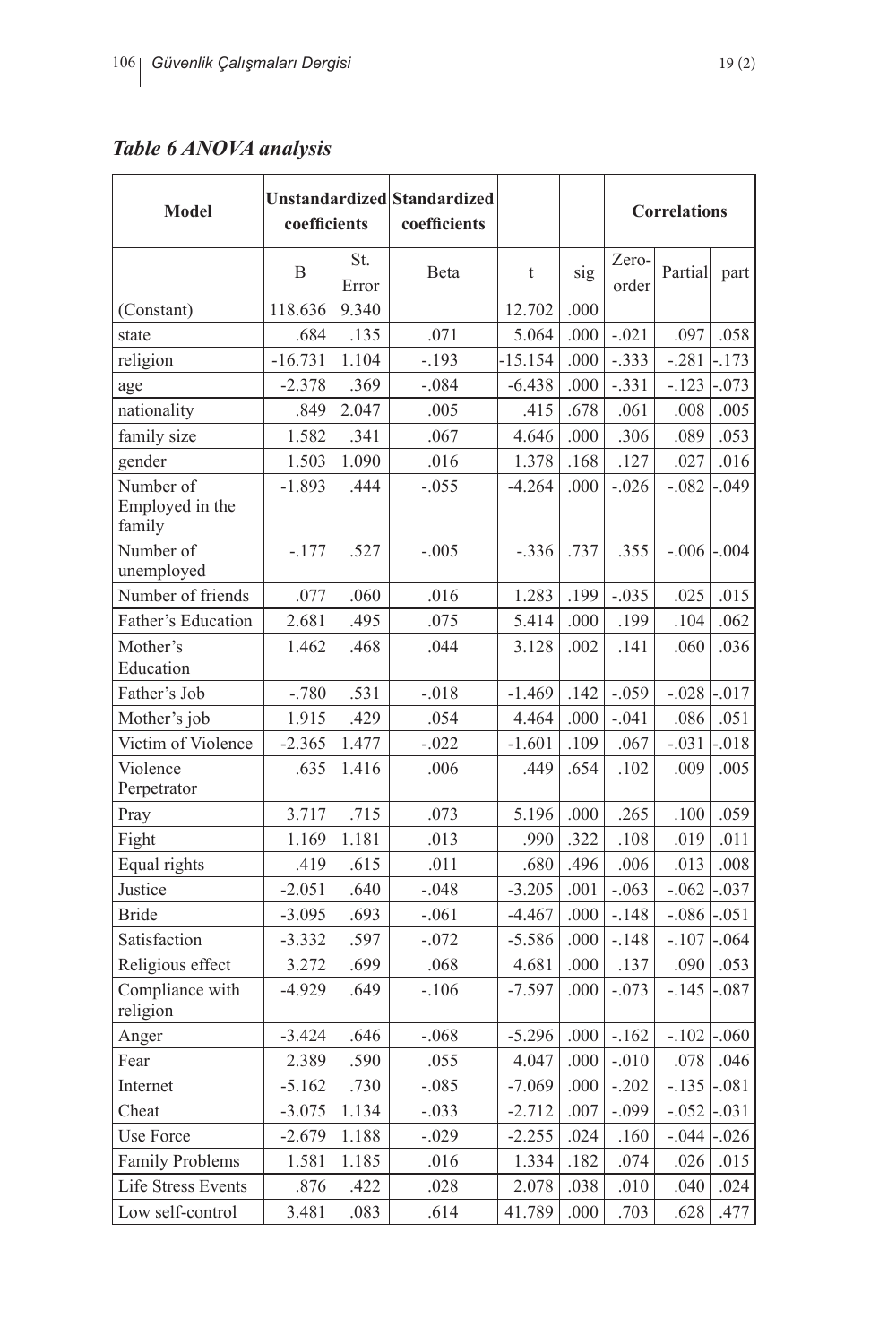#### **Discussion**

Youth and youth as a national resource and power in the Arab society has gained a high level of political and security concern. Looking at youth as playing a vital roles in human development and human security. Most important as a catalyst for change and social immunization against major social problems (poverty, violence and crime). Youth has become a mean and a goal for Human development. Educated and health youth will have less family size than their parents, higher marriage age, healthy kids and social investment that prevent them from involving in radicalization and terrorism. They can alleviate poverty. Education is the main path of achieving progress in human development among youth. Education is the best investment in empowering youth in society.

Today, Arab region faces a disastrous situation: more than 13 million children, or 40 percent of the 34 million school-age children, are not attending school in the countries affected either directly or indirectly by armed conflict. (AHDR, 2016, p. 171) With the harsh economic and social strains on youth, one can imagine what path youth might take in a world of widespread of drugs, human trafficking, violence, crime, radicalization and terrorism. Youth are pushed to unacceptable paths to accomplish their personal goals where all other venues are blocked.

The purpose of this study was to explore prevalence and the determinants factors of radicalization among the college students. Findings showed an alarming sign of the prevalence of the general and violent among university students. There major determinants of radicalization were: (1) **Personal factors**: age, religion, pray, religion effect, religious compliance, anger, fear, internet use, cheating in the exam, low self-control, and use of force. (2). **Family factors**: Family size, number of employed persons in the family, father's education, mother's education, and mother's job. (3). **Societal factors**: State, nationality, feeling equity, feeling pride, life satisfaction, and life stress events. Findings can be interpreted in the light of General strain theory, when people experience 'collective strains' that are: (a) high in magnitude, with civilians affected; (b) unjust; and (c) inflicted by significantly more powerful others, including 'complicit' civilians, with whom members of the strained collectivity have weak ties. Radicalization might be thus explained in terms of strains similar to Agnew's (1992, 2001, 2002, & 2010) theoretical explanation of terrorism. Drawing a parallel to Agnew's theory, collective strains increase the likelihood of radicalization, but they do not lead to terrorism in all cases. General strains produce negative feelings such as fear, anger and aggression and negative feelings can lead to criminal ideation. (Agnew,1992, 2001, 2002, 2010)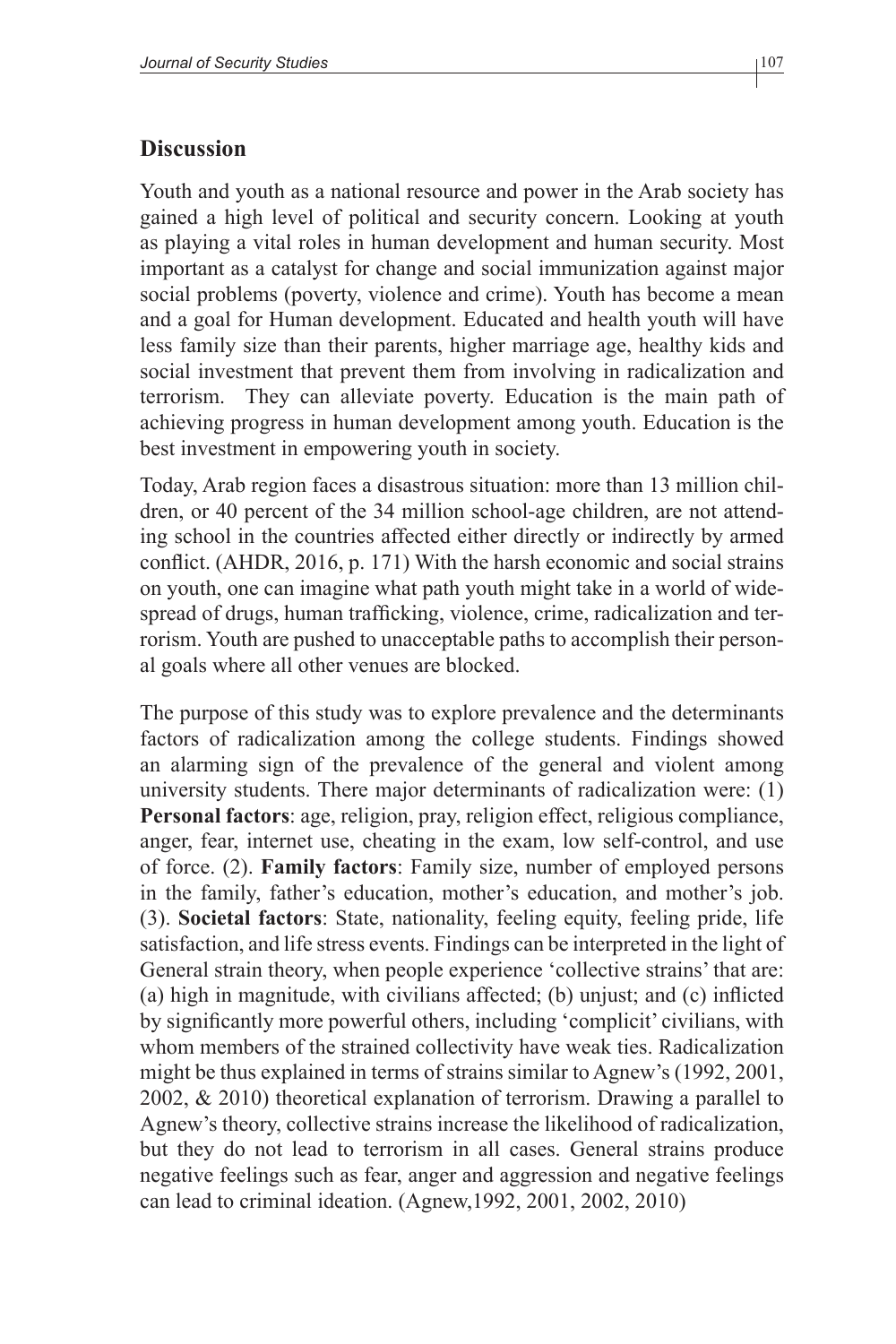Social strains and exclusion ignited uprisings across many Arab countries in late 2010 and early 2011, causing some to descend into social and political instability and deep economic uncertainty. Young people have not been recognized as legitimate agents of change, nor have they been empowered to fulfill this responsibility (AHDR, 2016: 170). Socially and psychology isolated and strained young youth turn to extremism in they seek for identity, acceptance and purpose. This can be seen on a macro level for instance, in 2014 alone, the region accounted for almost 45 percent of all terrorist attacks worldwide. These attacks claimed the lives of more than 21,000 people (START, 2015).

Factor analysis revealed four factors explaining the Arab youth's radicalization. These factors are: use of force; exclusion; support jihadists and intolerance with others. These factors represent the macro picture in the Arab world. As stated in the Arab Human Development report (2016), that youth in the Arab region are struggling to attain full social and economic inclusion in their societies. The exclusion of youth is pervasive throughout the Arab region (AHDR, 2016, 170). no Arab country is among the countries with positive per capita GDP growth and high levels of voice and accountability. The participation of young people in formal institutionalized political processes in the Arab region is among the lowest worldwide There are significant roadblocks to fostering the progress of youth human development. The hobbled process of development exposes youth to the harsh effects of exclusion. This failure of Arab countries is leading young people to form negative perceptions of society and the future and providing a fertile ground for radical thinking and radical action among youth. (AHDR, 2016: 172).

To elevate such stains, youth needs to enhance their capabilities and expanding their opportunities by providing them good and relevant education along with health, justice and equality. Any successful policy should engage youth as partners and receivers (targets). Strains and 'grievances' are a major cause of radicalization, violent radicalization and terrorism and should be alleviated from youth's life (Albadayneh, Khaliefa, and Alhasan, 2016; Al-badayneh, Al-Assafeh, and Albahri, in press).

Findings showed multiple and mutual factors producing radicalization in universities. Impacts can range from individual, family school to society at large. Radicalization is a cumulative developmental process. It cannot occur in one trigger incident. Radical families produce radical kids, with radical schools with radical curriculum will produce radical students, and finely university will continue the process unless the university applies preventive measures against radicalization. Radical Arab students is to consider a global security threat (Al-badayneh, Khaliefa, and Alhasan,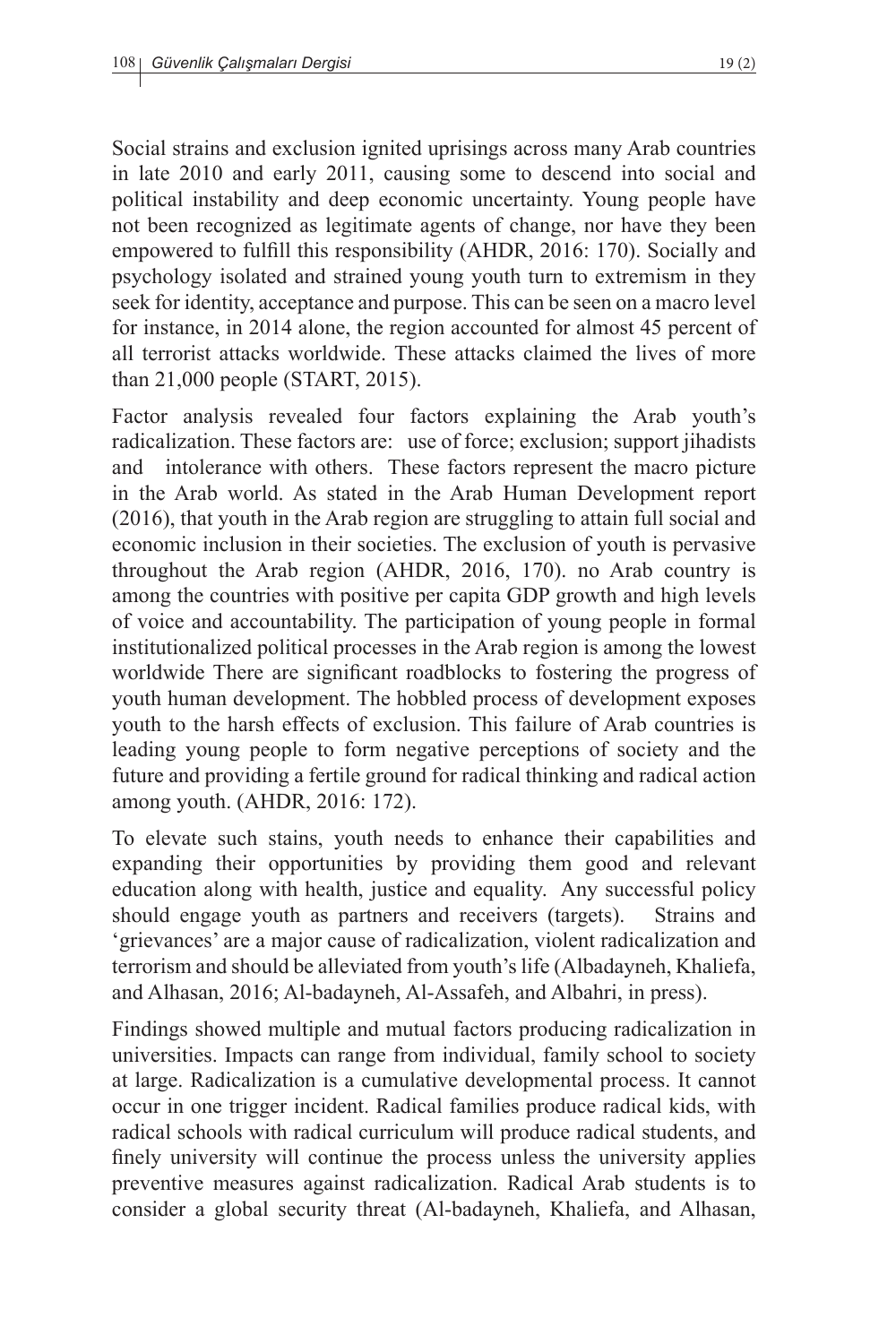2016; Al-badayneh, Al-Assafeh, and Albahri, in press). Empowering youth requires, on the one hand, introducing changes to the political, economic and social environment that causes their exclusion. Such changes must increase opportunities for young people to engage in the spheres of official politics; stimulate a macro-economy capable of producing decent work for young people and enhancing their entrepreneurship; and entrench the principles of justice, equality and equal opportunity in society, challenging all discriminatory practices based on identity, belief, ethnicity or gender. On the other hand, youth empowerment requires serious investments in improving the basic services necessary for enhancing young people's capabilities, particularly in education, health and other social services (AHDR, 2016: 7).

Policies of Preventing radicalization among Arab university's youth requires multi-level approach (Macro-meso-micro level). National policies need a cultural, social and values immunization against radicalization by enhancing human security pillars including effective citizenship, good education, fighting poverty and unemployment, respect human rights, strengthen democracy and freedom in all aspects of life. Human security and human development immunize youth against the involvement in the process of radicalization and can divert their radical path to compliant path with social mainstream norms. Youth needs to be protected and be free from need and the fear. Youth radicalization is a multi-faceted social and security problem and needs a multi-partnership approach to prevent it.

Findings raised the attention to the university environment threat and security's vulnerabilities. Moreover, it calls the attention to the take in account encountering radical beliefs dissemination among university students. Security policies are needed to prevent hijacking the university by radicalism, and transiting the university as incubator for radicalization and path to terrorism.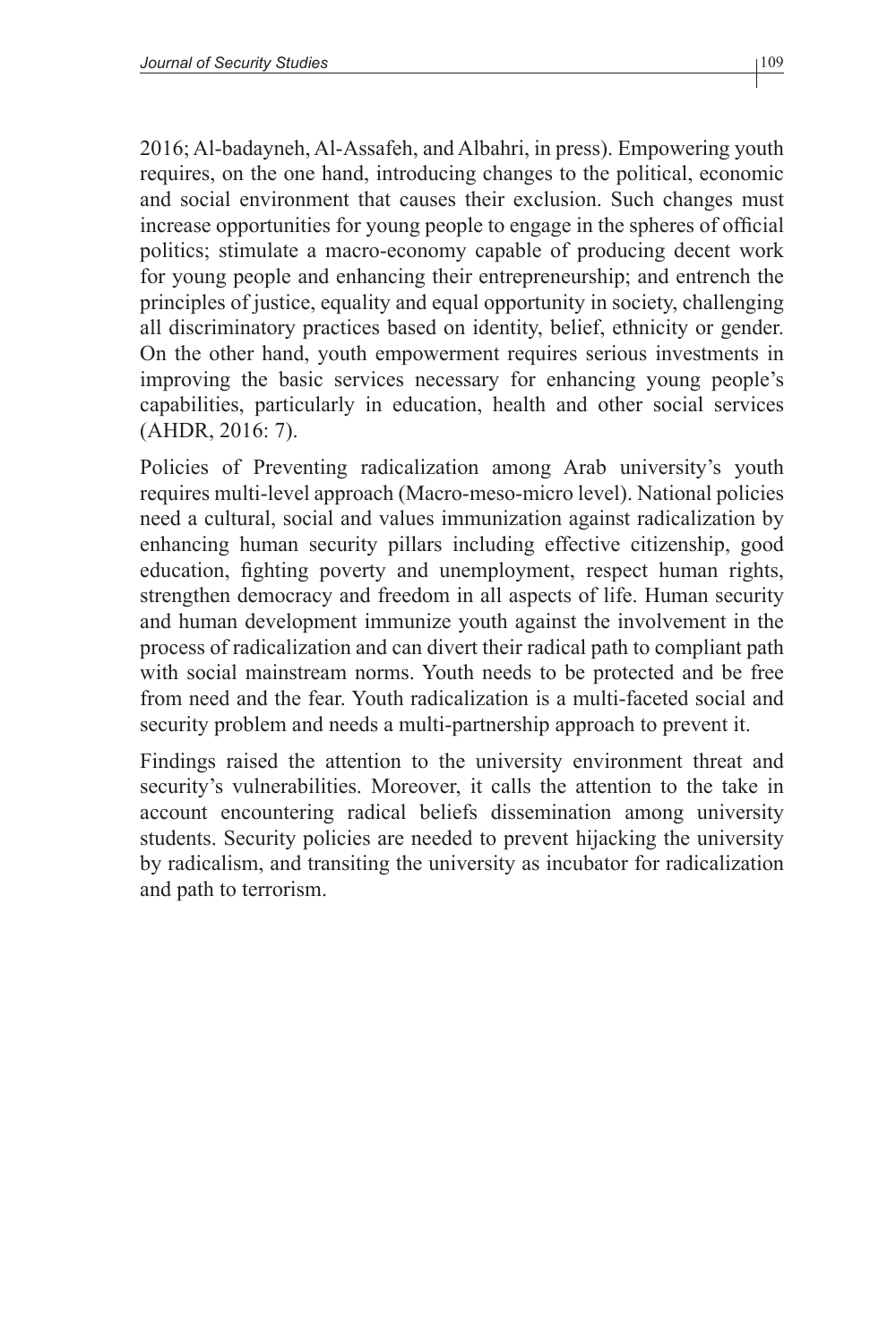#### **References**

- Agnew, R. (1992). Foundation for a general strain theory of crime and delinquency. Criminology, 30(1), 47-87.
- Agnew, R. (2001). Building on the foundation of general strain theory: Specifying the types of strain most likely to lead to crime and delinquency. Journal of Research in crime and delinquency, 38(4), 319-361.
- Agnew, R. (2002). Experienced, vicarious, and anticipated strain: An exploratory study focusing on physical victimization and delinquency. Justice Quarterly, 19(4), 603-32.
- Agnew, R. (2010). General strain theory of terrorism. Theoretical Criminology, 14, 131-153.
- Adam, Karla. 2010. Radical Islam often fomented in college, The Washington Post, January 1. http://articles.washingtonpost.com/2010-01-01/ world/36772205\_1\_islamic-society-umarfarouk-abdulmutallab-britishuniversities.
- Adams A., and Winthrop, R. (2011). The Role of Education in the Arab World Revolutions. Opinion, June, 2011. Available at: http://www.brookings.edu/ research/opinions/2011/06/10-arab-world-education-winthrop
- Afifi, R. (2011) Youth as Agents of Change in UNESCO Regional Bureau for Education in the Arab States – Beirut pp 7-19 Arab Youth : Civic Engagement & Economic Participation. Beirut-Lebanon. Available at: http://www.unesco.org/new/fileadmin/MULTIMEDIA/FIELD/Beirut/pdf/ YCE%20\_EN.pdf
- Al-Badayneh, D, Al-khattar, A., and Al Hassan, K. (2011). Fearing Future Terrorism: Perceived Personal, National, Regional and International Threats of Terrorism in Sıddık Ekici (ed) Pp 30 – 44 Volume 90: Counter Terrorism in Diverse Communities NATO Science for Peace and Security Series - E: Human and Societal Dynamics. IOS Press Ebooks**.** http:// ebooks.iospress.nl/publication/25655
- Al-Badayneh, D. (2009). Human Development, Peace, Corruption, and Terrorism in the Arab World Paper presented at the 1st International Symposium on Terrorism and Transnational Crime, Antalya, Turkey. Retrieved from http:// ikcrsjo.org/docs/Human\_Development\_Terrorism-1-2010.pdf
- Al-Badayneh, D. (2012). Radicalization incubators and Terrorism recruitment in the Arab world pp 1-44 in NAUSS The use of the Internet in Terrorism finance and terrorists recruitment. NAUSS, KSA. Available at: http://www. nauss.edu.sa/Ar/DigitalLibrary/Books/Pages/Books.aspx?BookId=833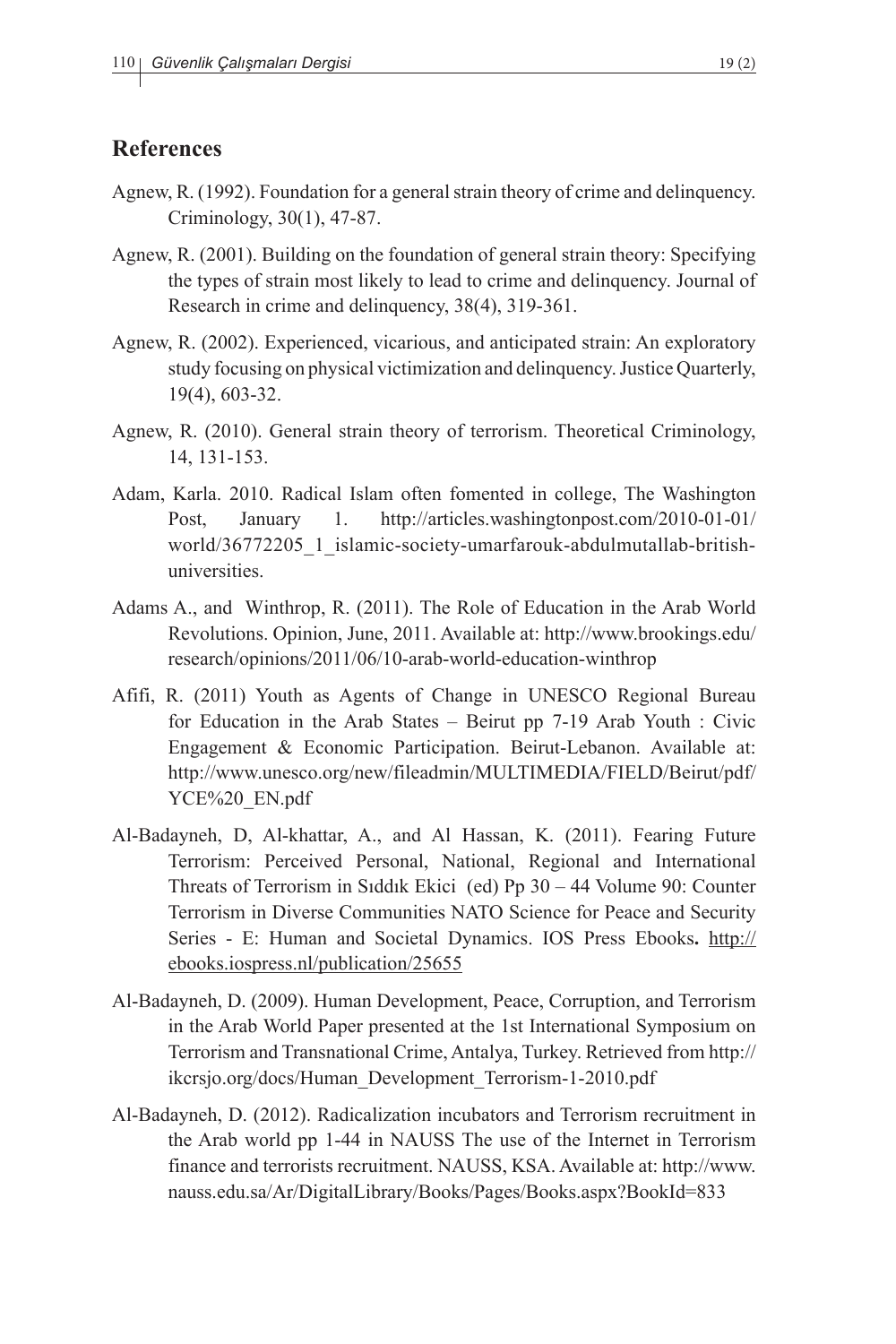- Al-badayneh, D. (2016). Causes of Radicalizing Among Arab University's Students: Policy and Preventive Implications. Paper presented at the 'Radicalization, Terrorism and Universities. Turkish Police Academy in Ankara, on 8-9 November 2016
- Al-badayneh, D. Al-Assafeh, R., and Albahri, N. (in press). Social Causes of Arab Youth Radicalizing. Journalism and Mass Communication, February
- Al-Badayneh, D., A., Al Hassan, K. and Almawajdeh, M., (2016). The Impact of Political Affiliation, Political Participation and life Satisfaction on Radicalization Among University Students.British Journal of Arts and Social Sciences ISSN: 2046-9578, Vol.21 No.II (2016) BritishJournal Publishing, Inc. 2016 http://www.bjournal.co.uk/BJASS.aspx
- Al-Badayneh, D., and Al Hassan, K. (2016). Religious Behavior and Radicalization Among Arab Youth: Implications for Terrorism Recruitment and Deradicalization. Pp 130-145 in Ekici, S., Akdogan, H., Ragab E., Ekici, A., & Warnes, R., (2016). Countering Terrorist Recrutment in the Context of Armed Counter-Terrorism Operations. IOS press. The NATO Science for Peace and Security Programe.Vol. 125.
- Al-Badayneh, D., Khelifa M. and Al Hassan, K. (2016). Radicalizing Arab University Students: A Global Emerging Threat. Journalism and Mass Communication, February 2016, Vol. 6, No. 2, 67-78 doi: 10.17265/2160- 6579/2016.
- Anja Dalgaard-Nielsen (2010) Violent Radicalization in Europe: What We Know and What We Do Not Know, *Studies in Conflict & Terrorism*, 33:9, 797-814
- Arab Human Development Report (AHDR), (2016) Youth and the Prospects for Human Development in a Changing Reality. United Nations Development Programme, Regional Bureau for Arab States (RBAS), New York, New York, 10017, USA. www.undp.org/rbas and www.arab-hdr.org
- Arab Universities Association (2016). Eurie Eurasia Higher Education Summit. February 17-19, 2016 ISTANBUL – TURKEY http://eurieeducationsummit. com/files/2016Presentations/1430-SultanAbuOrabi.pdf
- ASDA'A Burson-Marsteller (2015). The 7th Annual ASDA'A Burson-Marsteller Arab Youth Survey 2015. http://www.arabyouthsurvey.com/en/home
- ASDA'A Burson-Marsteller (2016). The 8th Annual ASDA'A Burson-Marsteller Arab Youth Survey 2016. http://www.arabyouthsurvey.com/en/home
- Assaad R & Roudi-Fahimi F. (2007) Youth in the Middle East and North Africa: demographic opportunity or challenge?*,* Washington, DC: Population Reference Bureau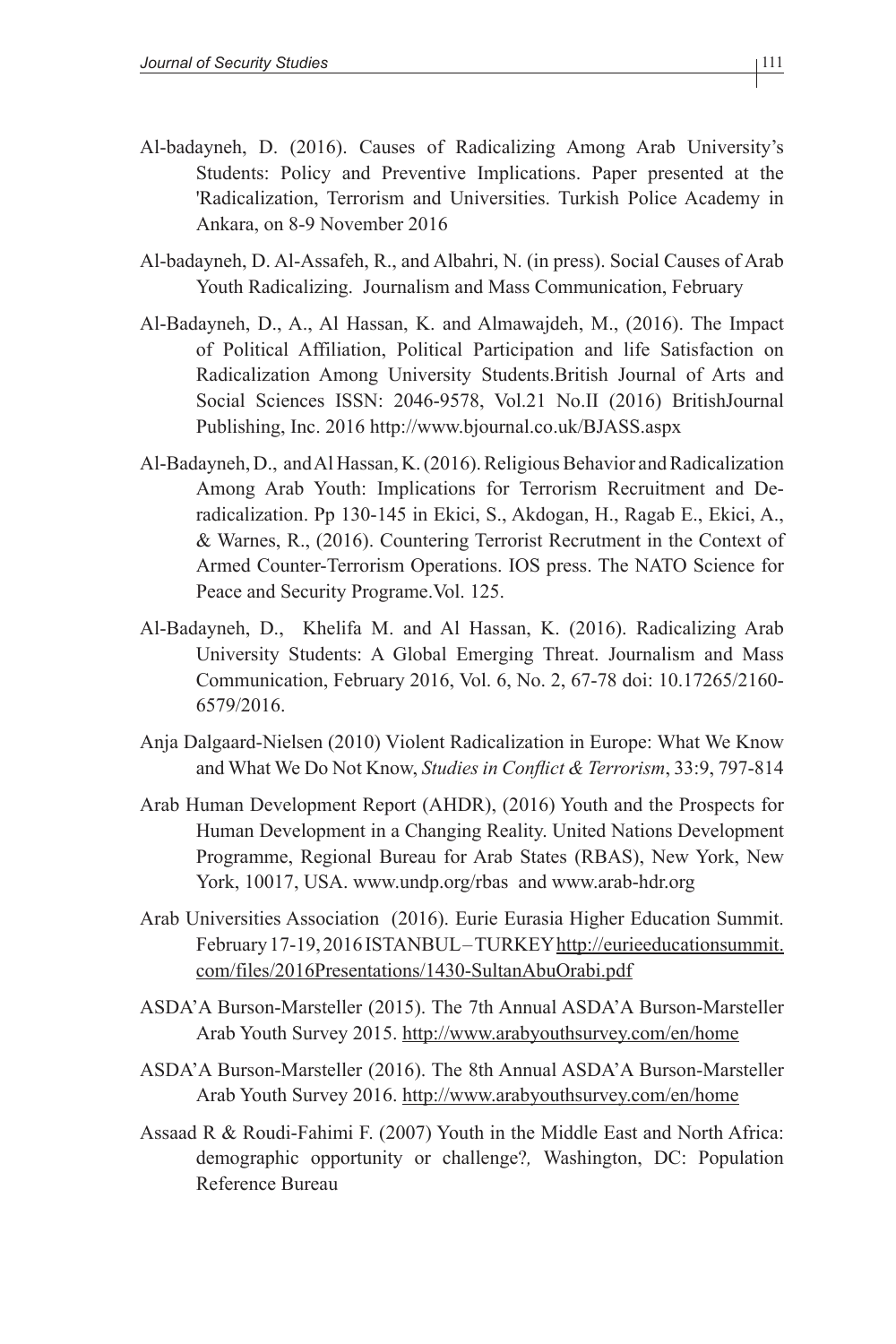- Baumrind, D. (1966). Effects of authoritative parental control on child behavior. Child Development, 37(4), 887–907.
- Bhandari, Rajika and El-Amine, Adnan (2012). Higher Education Classification in the Middle East and North Africa, New York, NY: Institute of International Education.
- Bjorgo, T. (2009).Root Causes of Terrorism: Myths, Reality And Ways Forward (Routledge, 2005); Edward Newman (2006) Exploring the "Root Causes" of Terrorism, Studies in Conflict & Terrorism, 29:8, 749-772; and USAID, Development Assistance And Counter-Extremism: A Guide To Programming (October 2009).
- Bjorgo, Tore, and John Horgan, eds. (2008). Leaving Terrorism Behind: Individual and Collective Disengagement. New York: Routledge.
- Brown K., E., & Tania Saeed (2015) Radicalization and counter radicalization at British universities: Muslim encounters and alternatives, Ethnic and Racial Studies, 38:11, 1952-1968, Available at: http://dx.doi.org/10.1080/01419 870.2014.911343
- Charlie Edwards & Luke Gribbon (2013) Pathways to Violent Extremism in the Digital Era, The RUSI Journal, 158:5, 40-47
- Dalgaard-Nielsen, A. 2008. Studying Violent Radicalization in Europe II: The Potential Contribution of Socio-psychological and Psychological Approaches. DIIS Working Paper, no 2008/3. Copenhagen: DISS.
- Davies, L. (2009). Educating against extremism: towards a critical politicization of young people. International Review of Education, 55(2–3), 183–203.
- El-Tawila, S. (2002).Youth in the Population Agenda: Concepts and Methodologies. MEAwards Regional Papers, West Asia and North Africa, No. 44. Cairo: Population Council.
- Field, A. (2009). Discovering Statistics Using SPSS: Introducing Statistical Method (3rd ed.). Thousand Oaks, CA: Sage Publications.
- Gardner, Frank. 2006. "Campus Radicals 'growing problem'." BBC News, October 5. http:// news.bbc.co.uk/1/hi/uk/5411172.stm.
- Gurr, Ted Robert (1970). *Why men rebel*. Princeton, NJ: Princeton University Press.
- Hansen, D. T. (2001). Teaching as a moral activity. In V. Richardson (Ed.), Handbook of research on teaching (4th ed., pp. 826–857). Washington: AERA.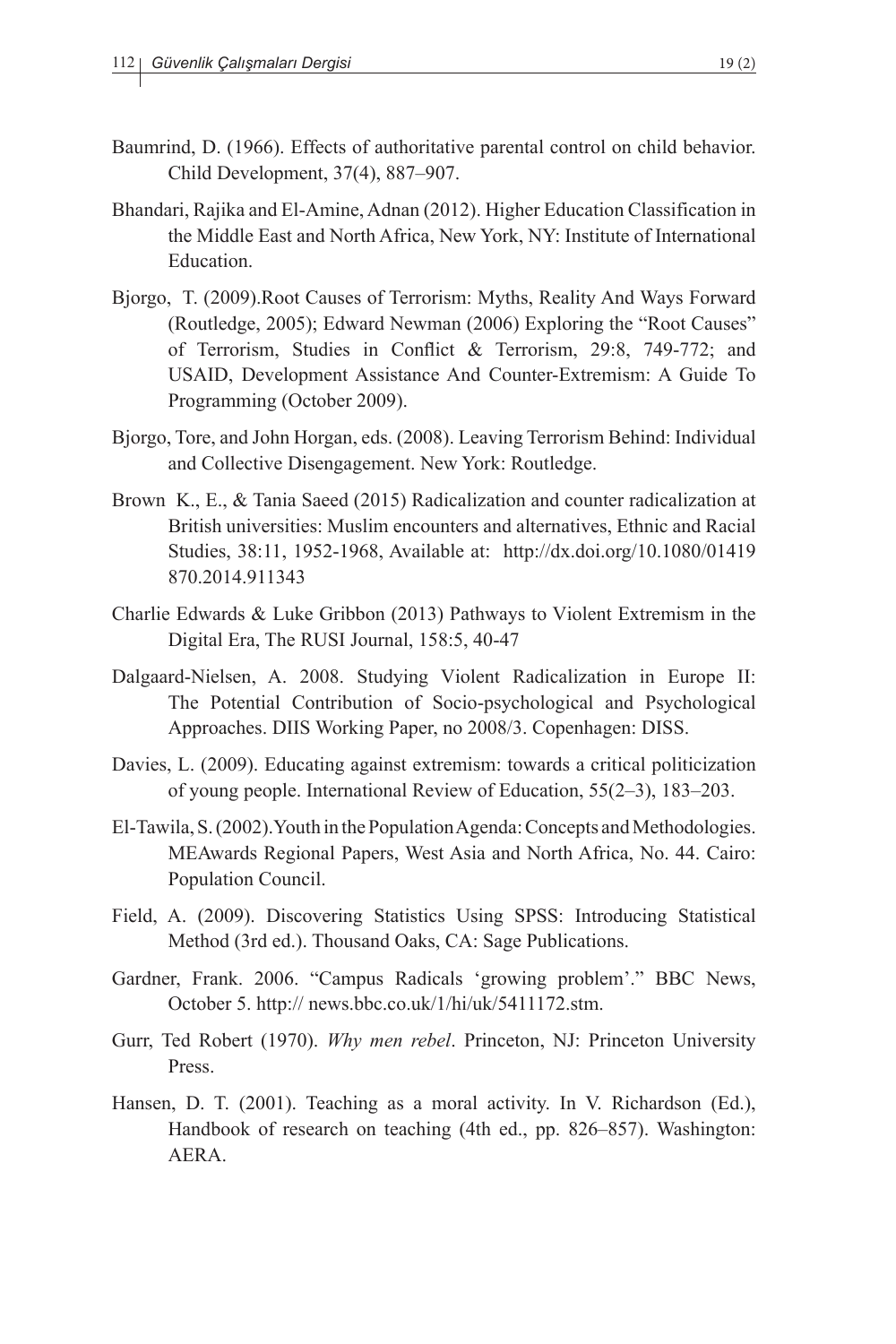- Harrison, Alison. 2011. "Campus Extremism 'a Serious Problem' Say MPs and Peers." BBC News, April 28. http://www.bbc.co.uk/news/ education-13223026
- Juergensmeyer, Mark. 2003. Terror in the Mind of God: The Global Rise of Religious Violence. Berkeley, CA: University of California Press.
- Lancaster, Pat (July 2009). "Youth: the great 21st-century challenge.". Middle East (402): 12–16.
- Makdisi, G. (1990). The Rise of Humanism in Classical Islam and the Christian West (Edinburgh: Edinburgh University Press,
- McCauley, C., and S. Moskalenko. (2008). "Mechanisms of Political Radicalization: Pathways toward Terrorism." Terrorism and Political Violence 20 (3): 415– 433. doi:10.1080/0954655 0802073367
- Mill, A. (2009). "Failure of George Mason U.'s Persian Gulf Campus Sparks Concerns about Overseas Ventures," The Chronicle of Higher Education, 55, no. 27, (March 2009).
- Pels , T., and de Ruyter, D., (2012) The Influence of Education and Socialization on Radicalization: An Exploration of Theoretical Presumptions and Empirical Research Child Youth Care Forum (2012) 41:311–325. DOI 10.1007/ s10566-011-9155-5
- Silber, Mitchell, and Arvin Bhatt. 2008. Radicalization in the West: The Homegrown Threat. New York: Police Department. http://www.nyc.gov/html/ nypd/downloads/pdf/public\_information/NYPD\_Report-Radicalization\_ in\_the\_West.pdf
- Silke, A. (2008). Holy warriors: Exploring the psychological processes of Jihadi radicalization. European Journal of Criminology, 5(1), 99–123.
- START (National Consortium for the Study of Terrorism and Responses to Terrorism). 2015**.** Global Terrorism Database. http://www.start.umd.edu/ gtd/ .
- UNESCO (2012)*.* "World Arabic Language Day".18 December 2012. Retrieved 12 February 2014.
- Urdal, Henrik. 2012. "A Clash of Generations? Youth Bulges and Political Violence." United Nations Population Division, Expert Paper No. 2012/1. New York. http://www.un.org/esa/population/publications/expertpapers/ Urdal\_Expert%20Paper.pdf .
- Vincent Romani (2009). The Politics of Higher Education in the Middle East: Problems and Prospects. Middle East Brief. No.36. Crown Center for